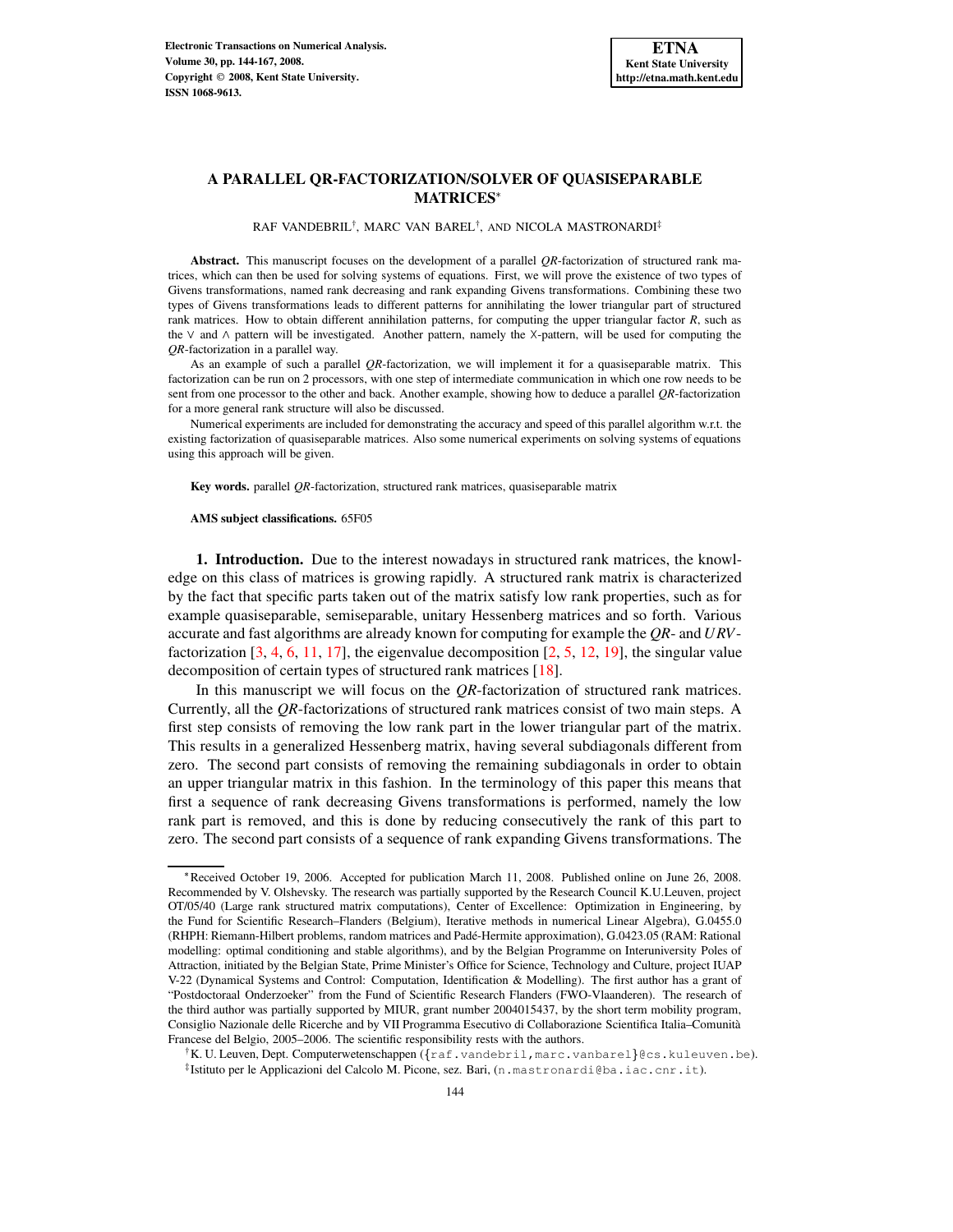generalized Hessenberg matrix has a zero block in the lower left corner and by performing these rank expanding Givens transformations this block of zero rank expands until it reaches the diagonal and the matrix becomes upper triangular.

In this paper we will focus on two specific issues. First we will prove the existence of rank expanding Givens transformations in a general context and secondly we will investigate the possibility of interchanging the mutual position of rank expanding and rank decreasing Givens transformations, by means of a shift through lemma.

Interchanging the position of Givens transformations will lead to different patterns, to annihilate the lower triangular structure of matrices. For example one can now first perform a sequence of rank expanding Givens transformations, followed by a sequence of rank decreasing Givens transformations. This order is different than the traditional one, but leads to a similar factorization.

In this manuscript we will first focus attention to the most simple case, namely the case of quasiseparable matrices. Further on in the text also indications and examples are given to show the applicability of these techniques to higher order quasiseparable matrices. For the class of quasiseparable matrices one sequence of rank decreasing Givens transformations and one sequence of rank expanding Givens transformations is needed to compute the *QR*-factorization. Due to our knowledge on the different patterns, we know that we can interchange the order of these sequences. Moreover, we can construct a special pattern (called an  $X$ -pattern), such that we start on top of the matrix with a descending sequence of rank expanding Givens transformations, and on the bottom with an upgoing rank decreasing sequence Givens transformations. When these two sequences of Givens transformations meet each other in the middle of the matrix, we have to perform a specific Givens transformation, after which we have again two sequences of independent Givens transformations. One sequence goes back to the top and the other one goes back to the bottom. After these transformations, we have computed the *QR*-factorization.

This  $X$ -pattern was firstly discussed in [\[7\]](#page-22-4), by Delvaux and Van Barel. Also the graphical representation, leading to the interpretation in terms of  $X$  and  $\vee$ -shaped patterns of annihilation can be found in their manuscript.

This X-pattern for quasiseparable matrices is suitable for implementation on a parallel computer. Divide the matrix into two parts. The first  $n_1$  rows are sent to a first processor and the last  $n_2 = n - n_1$  rows are sent to another processor. Both processors perform their type of Givens transformation, either a descending or an upgoing sequence of Givens transformations. Then one step of communication is necessary and both processors can finalize the process. Finally the first processor has the top  $n_1$  rows of the factor  $R$  and the second processor has the last  $n_2$  rows of the factor *R* of the *QR*-factorization.

The manuscript is organized as follows. In the second section we will briefly recapitulate some results on structured rank matrices and on the computation of the *QR*-factorization for quasiseparable matrices. In Section [3](#page-3-0) we introduce the two types of Givens transformations we will be working with. Namely the rank expanding Givens and the rank decreasing Givens transformations. These two types of transformations form the basis for the development of the parallel algorithm. Section [4](#page-7-0) discusses some lemmas which give us some flexibility for working with Givens transformations. Based on these possibilities we will be able to change the order of consecutive Givens transformations leading to different patterns for annihilating when computing the *QR*-factorization. In Section [5](#page-14-0) we will discuss the possibilities for parallelizing the previously discussed schemes. In Section  $6$  possibilities for developing parallel algorithms for higher order quasiseparable matrices matrices will be presented. The final section of this manuscript contains numerical results related to the *QR*-factorization and also to solving systems of equations involving a parallel *QR*-algorithm. Timings as well as results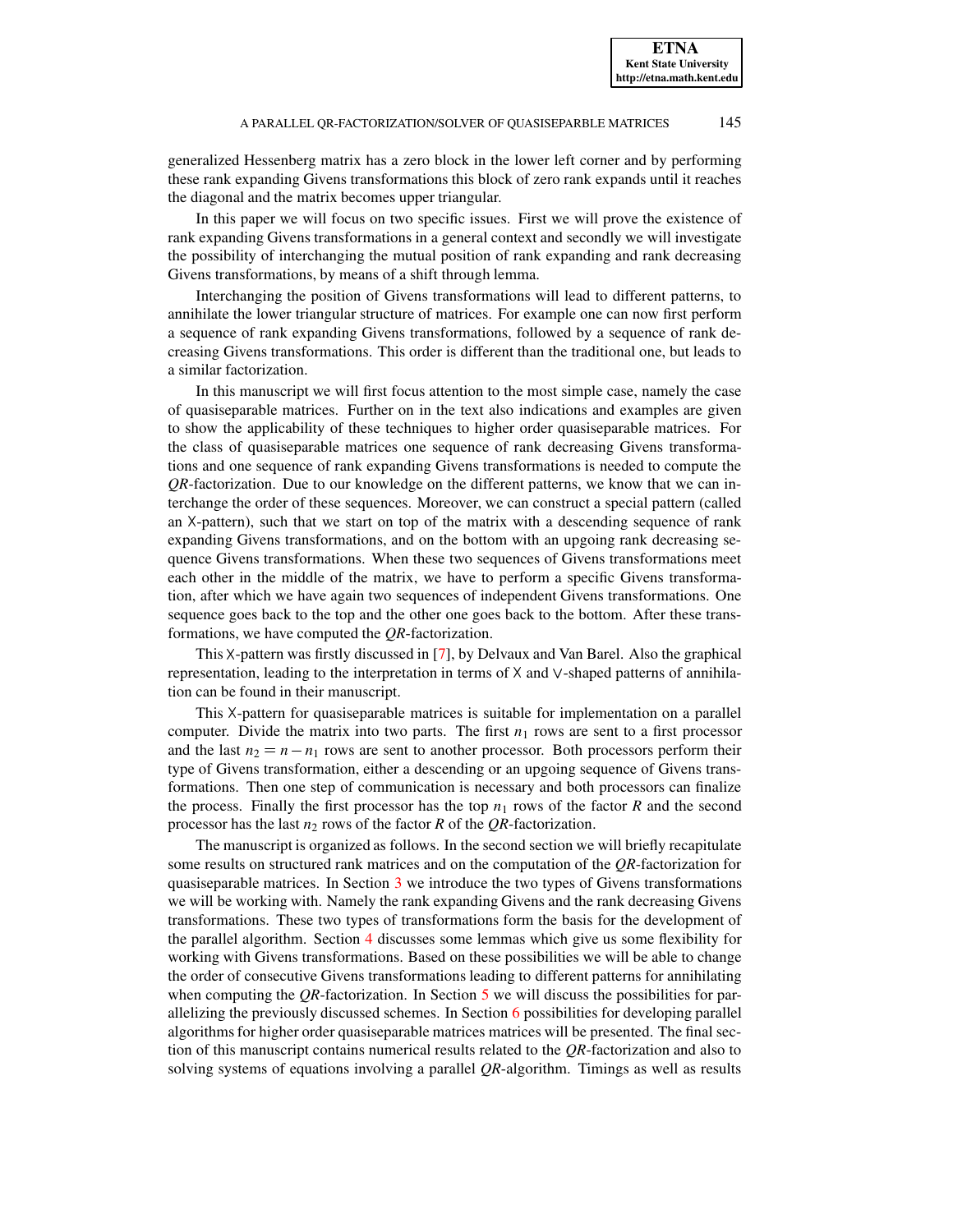on the accuracy will be presented.

**2. Definitions and preliminary results.** The main focus of this paper is the development of a parallel *QR*-factorization for quasiseparable matrices. Let us briefly introduce what is meant with a quasiseparable matrix, and how we can compute the *QR*-factorization of this quasiseparable matrix. A first definition of quasiseparable matrices, as well as an inversion method for them, can be found in  $[10]$ ; see also [\[9\]](#page-22-6).

DEFINITION 2.1. A matrix  $A \in \mathbb{R}^{n \times n}$  is named a (lower) quasiseparable matrix (of *quasiseparability rank* 1*) if any submatrix taken out of the strictly lower triangular part has rank at most [1](#page-2-0). More precisely this means that for every*  $i = 2, \ldots, n^1$ 

$$
rank A(i:n, 1:i-1) \le 1.
$$

The matrices considered in this manuscript only have structural constraints posed on the lower triangular part of the matrix. Quite often these matrices are also referred to as lower quasiseparable matrices.

A structured rank matrix in general is a matrix for which certain blocks in the matrix satisfy specific rank constraints. Examples of structured rank matrices are semiseparable matrices, band matrices, Hessenberg matrices, unitary Hessenberg matrices, semiseparable plus band matrices, etc. In this manuscript we will mainly focus on the development of a parallel *QR*-algorithm for quasiseparable matrices of quasiseparability rank one. In the section before the numerical experiments we will briefly indicate how the presented results are also applicable onto higher order quasiseparable matrices.

Let us briefly repeat the traditional *OR*-factorization of a quasiseparable matrix. Let us depict our quasiseparable matrix as follows:

| $\begin{array}{cccccc} &\times&\times&\times&\times&\times\\ &\searrow&\times&\times&\times&\times\\ &\searrow&\times&\times&\times&\times\\ &\boxtimes&\boxtimes&\times&\times&\times\\ &\boxtimes&\boxtimes&\boxtimes&\times&\times\\ &\boxtimes&\boxtimes&\boxtimes&\boxtimes&\times\end{array}$ |  |  |  |  |
|-----------------------------------------------------------------------------------------------------------------------------------------------------------------------------------------------------------------------------------------------------------------------------------------------------|--|--|--|--|

The arbitrary elements in the matrix are denoted by  $\times$ . The elements satisfying a specific structure are denoted by  $\boxtimes$ . Performing now on this matrix a first sequence of Givens transformations from bottom to top, one can annihilate the complete part of quasiseparability rank 1, denoted by the elements  $\boxtimes$ . Combining all these Givens transformations into one orthogonal matrix  $Q_1^T$  this gives us the following result:

$$
Q_1^T A = \left[ \begin{array}{cccc} \times & \times & \times & \times & \times \\ \times & \times & \times & \times & \times \\ 0 & \times & \times & \times & \times \\ 0 & 0 & \times & \times & \times \\ 0 & 0 & 0 & \times & \times \end{array} \right].
$$

Hence we obtain a Hessenberg matrix, which can be transformed into an upper triangular matrix, by performing a sequence of descending Givens transformations, removing thereby the subdiagonal. Combining these Givens transformations into the orthogonal matrix  $Q_2^T$ 

<span id="page-2-0"></span><sup>&</sup>lt;sup>1</sup>We use MATLAB-style notation.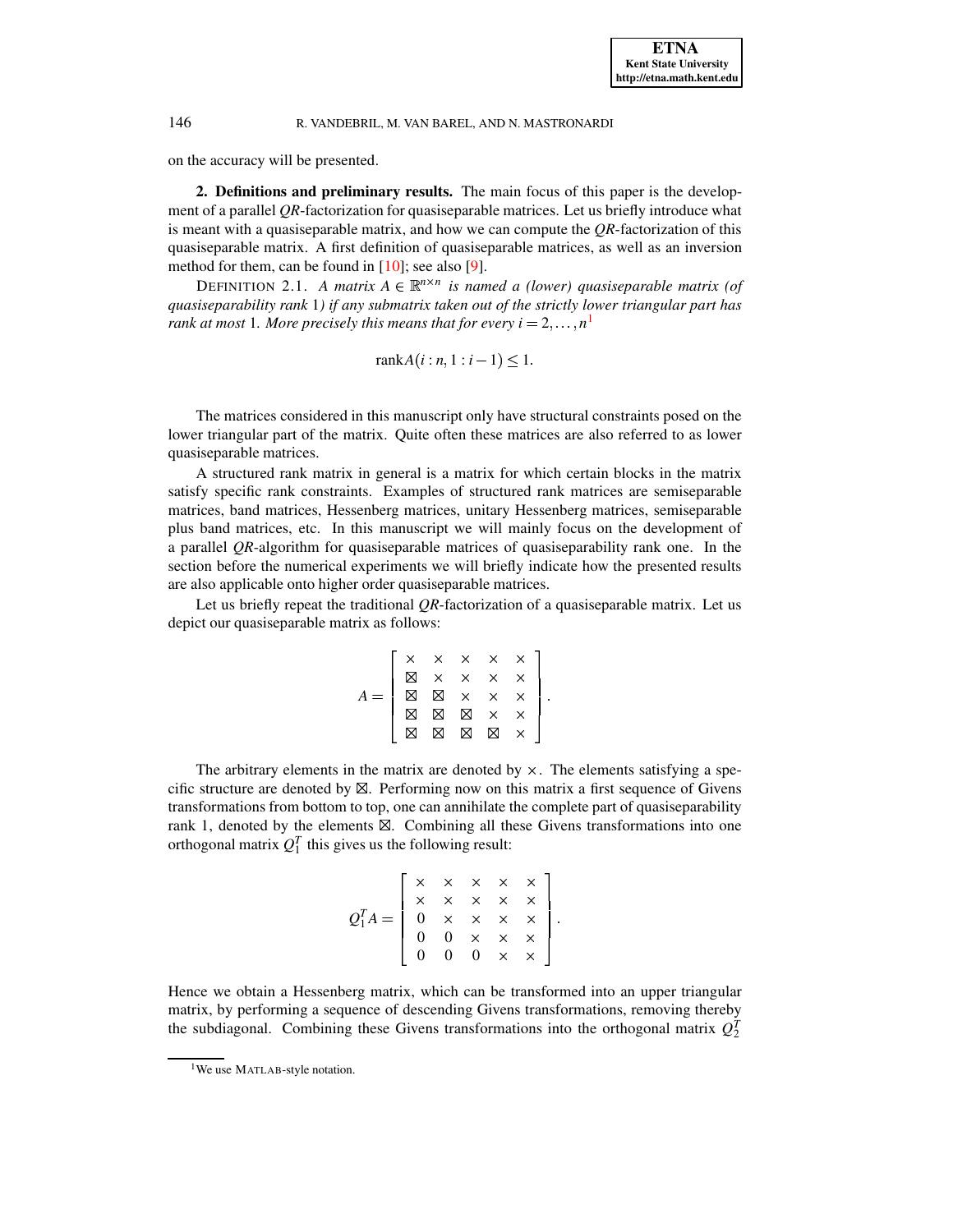#### A PARALLEL QR-FACTORIZATION/SOLVER OF QUASISEPARBLE MATRICES 147

gives us

$$
Q_2^T Q_1^T A = \left[ \begin{array}{cccc} \times & \times & \times & \times & \times \\ 0 & \times & \times & \times & \times \\ 0 & 0 & \times & \times & \times \\ 0 & 0 & 0 & \times & \times \\ 0 & 0 & 0 & 0 & \times \end{array} \right].
$$

This leads in a simple manner to the *QR*-decomposition of the matrix *Q* in which we first perform an upgoing sequence of Givens transformations (removing the low rank part), followed by a descending sequence of Givens transformations(expanding the part of rank zero). All the Givens transformations used in this factorization are zero creating Givens transformations. There exist however also other types of Givens transformations, which we will need for the parallel *QR*-factorization.

<span id="page-3-0"></span>**3. Types of Givens transformations.** Givens transformations are common tools for creating zeros in matrices [\[1,](#page-21-3) [13\]](#page-22-7). But Givens transformations can also be used for creating rank 1 blocks in matrices. In this section we will prove the existence of a rank expanding Givens transformation, creating rank 1 blocks in matrices.

**3.1. The Givens transformation.** In this subsection, we will propose an analytic way of computing a Givens transformation for expanding the rank structure. We will prove the existence of a Givens transformation, which will be used afterwards in the next subsection for developing a sequence of descending rank expanding Givens transformations. In the example following the theorem, we will use the reduction of a Hessenberg matrix to upper triangular form as an example of a descending rank expanding sequence of Givens transformations.

<span id="page-3-2"></span>THEOREM 3.1 (Descending rank expanding Givens transformation). *Suppose the following* 2 2 *matrix is given*

$$
A = \left[ \begin{array}{cc} a & b \\ c & d \end{array} \right].
$$

*Then there exists a Givens transformation such that the second row of the matrix G <sup>T</sup>A and the* given row  $[e, f]$  are linearly dependent. The value *t* in the Givens *transformation* G as *in* [\(3.1\)](#page-3-1)*, is defined as*

$$
t = \frac{af - be}{cf - de},
$$

<span id="page-3-1"></span>the contract of the contract of the contract of

*under* the assumption that  $cf - de \neq 0$ , otherwise one can simple take  $G = I_2$ .

*Proof*. Suppose we have the matrix *A* and the Givens transformation *G* as follows:

(3.1) 
$$
A = \begin{bmatrix} a & b \\ c & d \end{bmatrix} \text{ and } G = \frac{1}{\sqrt{1+t^2}} \begin{bmatrix} t & -1 \\ 1 & t \end{bmatrix}.
$$

Assume  $[c, d]$  and  $[e, f]$  to be linearly independent, otherwise we could have taken the Givens transformation equal to the identity matrix.

Let us compute the product  $G<sup>T</sup>A$ :

$$
\frac{1}{\sqrt{1+t^2}}\begin{bmatrix} t & 1 \ -1 & t \end{bmatrix}\begin{bmatrix} a & b \ c & d \end{bmatrix} = \frac{1}{\sqrt{1+t^2}}\begin{bmatrix} at+c & bt+d \ -a+ct & -b+dt \end{bmatrix}.
$$

The second row being dependent of  $[e, f]$  leads to the following relation:

$$
f(-a + ct) - e(-b + dt) = 0.
$$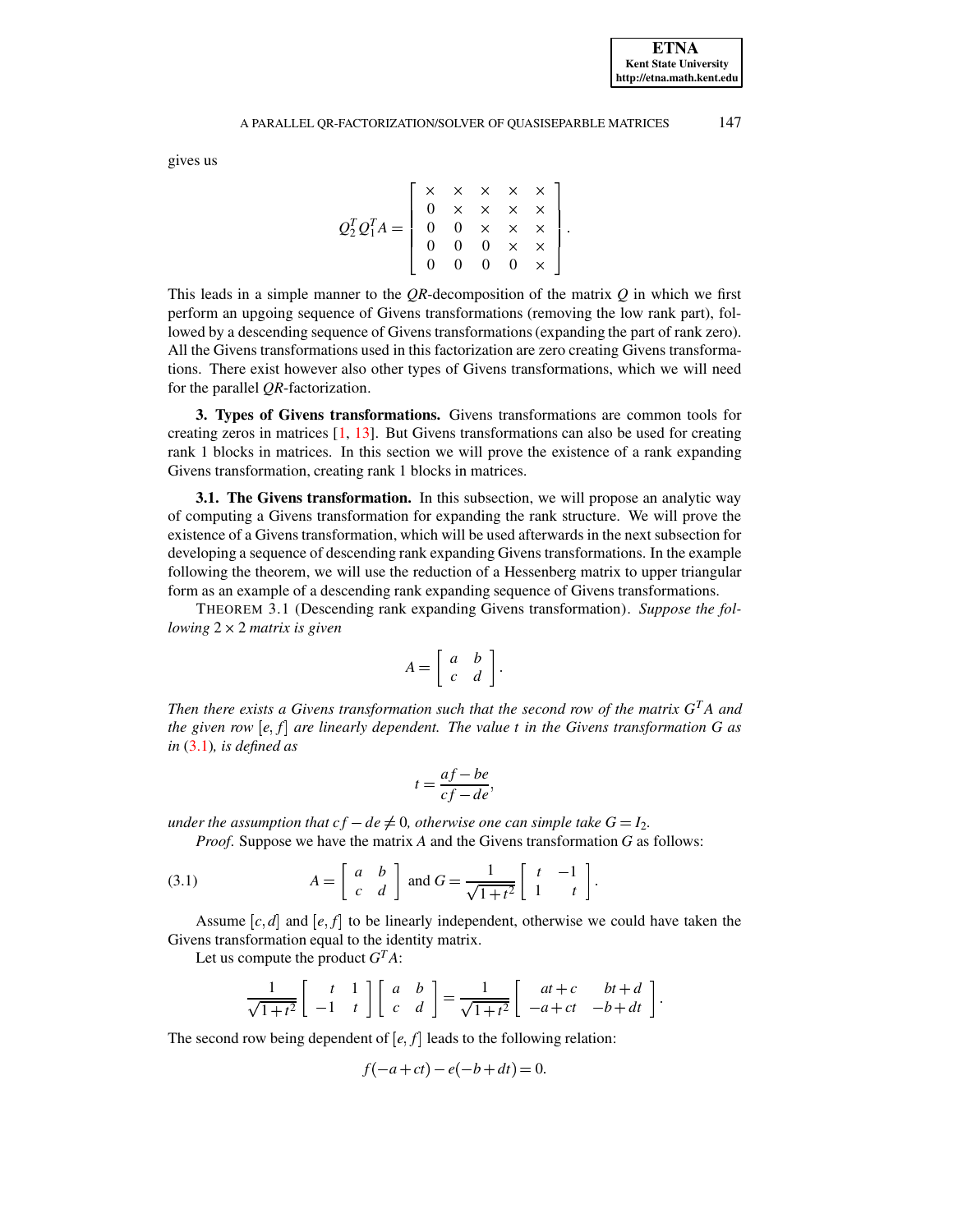Rewriting this equation towards *t* gives us the following well-defined equation:

$$
t = \frac{af - be}{cf - de}.
$$

This equation is well defined, as we assumed  $[c, d]$  to be independent of  $[e, f]$ .  $\square$ 

This type of Givens transformation was already used before in [\[16,](#page-23-3) [19\]](#page-23-1). Let us show that the rank expanding Givens transformations as we computed them here are a generalization of the transformations used for bringing an upper Hessenberg matrix back to upper triangular form.

EXAMPLE 3.2. Suppose we have a Hessenberg matrix *H* and we want to reduce it to upper triangular form. Instead of using the standard Givens transformations, eliminating the subdiagonal elements, we will use here the Givens transformations from Theorem [3.1](#page-3-2) to expand the zero rank below the subdiagonal. This is done by a sequence of Givens transformations going from top to bottom. Suppose we have, for example, the following Hessenberg matrix:

$$
H = \begin{bmatrix} 1 & \frac{-1}{\sqrt{6}} & \frac{3}{\sqrt{3}} \\ 1 & \frac{3}{\sqrt{6}} & \frac{-1}{\sqrt{3}} \\ 0 & \frac{2\sqrt{2}}{\sqrt{3}} & \frac{5}{\sqrt{3}} \end{bmatrix}.
$$

Computing, the first Givens transformation applied on row 1 and 2 in order to make part of the transformed second row dependent of

$$
[e,f] = \left[0, \frac{2\sqrt{2}}{\sqrt{3}}\right],
$$

gives us the following transformation (use the same notation as in Theorem [3.1\)](#page-3-2):

$$
t = \frac{af - be}{cf - de} = \frac{a}{c} = 1.
$$

Hence our Givens transformation, will be of the following form:

$$
\breve{G}_1^T = \frac{1}{\sqrt{2}} \left[ \begin{array}{rr} 1 & 1 \\ -1 & 1 \end{array} \right].
$$

Applying the transformation  $G_1^T$  (the 2 × 2 Givens transformation  $\check{G}_1^T$  is embedded into a  $3 \times 3$  Givens transformation  $G_1^T$ ) onto the matrix *H* annihilates the first subdiagonal element, thereby expanding the zero rank structure below the subdiagonal. One can easily continue this procedure and conclude that the rank expanding Givens transformations lift up the zero structure and hence create an upper triangular matrix. In this example, we can clearly see that a zero creating Givens transformation, can also be at the same time a rank expanding Givens transformation.

For the implementation of this specific Givens transformation, we adapted the standard implementation of a zero creating Givens transformation. We obtained the following code in MATLAB style notation by changing the one from [\[13\]](#page-22-7). The matrix *A* corresponds to the two by two matrix the Givens transformation is acting on and the vector *V* contains the elements  $[e, f]$ . The output consists of the cosine *c* and the sine *s* of the transformation, as well as the transformed matrix *A*.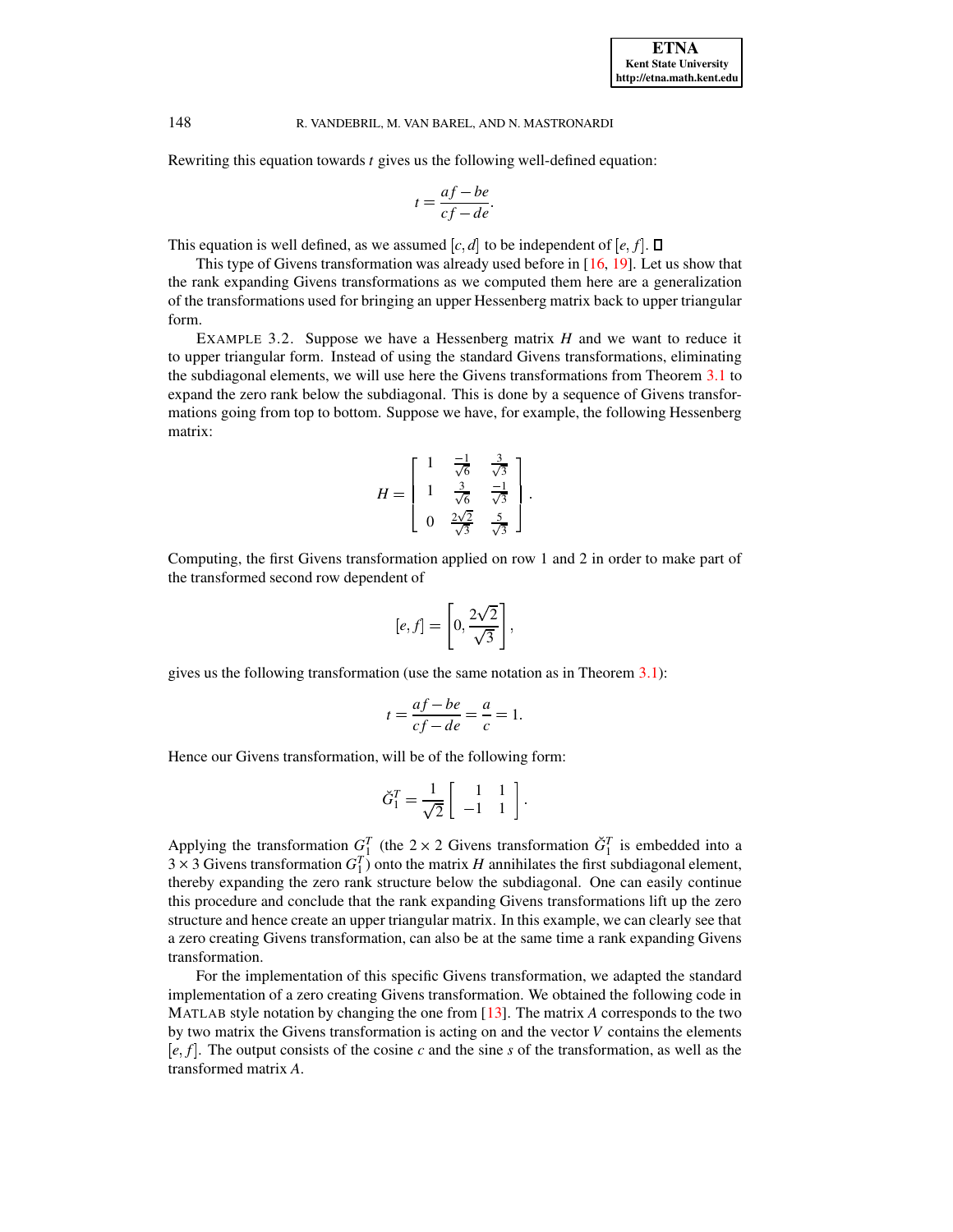### A PARALLEL QR-FACTORIZATION/SOLVER OF QUASISEPARBLE MATRICES 149

```
function [c, s, A] = Givensexp(A, V);x=- (A(1,1)*V(2)-A(1,2)*V(1));y=V(1) * A(2, 2) - A(2, 1) * V(2);
   if (x == 0)% In case this is zero, we obtain immediately G=I
      c = 1; s = 0;else
      if (abs(x) \geq abs(y))t = y/x; r = sqrt(1 + t*t);c = 1/r; s = t*c; r = x*r;
      else
         t = x/y; r = sqrt(1 + t*t);s = 1/r; c = t*s;
       end
       A(1:2,:)=[c,s;-conj(s),c]*A(1:2,:);end
```
We remark that in the presented code the criterion  $x == 0$ , can be made relatively depending on the machine precision.

**3.2. A sequence of these transformations.** In the previous subsection already an example of a sequence of descending rank expanding transformations was presented.

In general, when having a rank 1 part in a matrix one is always able to lift up this part, such that it includes at most the main diagonal. For example, start from the following matrix. The elements  $\boxtimes$  denote the elements belonging to the rank one part. After performing a sequence of descending rank expanding Givens transformations, one obtains the matrix on the right (see the next paragraph for more details),

<span id="page-5-0"></span>

|       |                                                                                                                             |   |             |                                                                                                                                                                                                                                                                                                                         |              |              | $\boxtimes$                                                                                                                                                                                                                                                                                                       |             |                            |             | $\times$ $\times$ $\times$ $\times$ |  |
|-------|-----------------------------------------------------------------------------------------------------------------------------|---|-------------|-------------------------------------------------------------------------------------------------------------------------------------------------------------------------------------------------------------------------------------------------------------------------------------------------------------------------|--------------|--------------|-------------------------------------------------------------------------------------------------------------------------------------------------------------------------------------------------------------------------------------------------------------------------------------------------------------------|-------------|----------------------------|-------------|-------------------------------------|--|
|       | $\begin{bmatrix} \times & \times & \times & \times & \times \\ \boxtimes & \times & \times & \times & \times \end{bmatrix}$ |   |             |                                                                                                                                                                                                                                                                                                                         |              |              | ⊠                                                                                                                                                                                                                                                                                                                 | $\boxtimes$ | $\times$ $\times$ $\times$ |             |                                     |  |
| (3.2) | $\boxtimes$                                                                                                                 |   |             | $\begin{array}{c} \begin{array}{c} \begin{array}{c} \begin{array}{c} \end{array}\\ \times \end{array} & \begin{array}{c} \end{array}\\ \times \end{array} & \begin{array}{c} \end{array} & \begin{array}{c} \end{array}\\ \times \end{array} & \begin{array}{c} \end{array} & \begin{array}{c} \end{array} \end{array}$ |              | resulting in | $\begin{matrix} \boxtimes \end{matrix} \begin{matrix} \boxtimes \end{matrix} \begin{matrix} \boxtimes \end{matrix} \begin{matrix} \boxtimes \end{matrix} \begin{matrix} \boxtimes \end{matrix} \begin{matrix} \boxtimes \end{matrix} \begin{matrix} \boxtimes \end{matrix} \begin{matrix} \boxtimes \end{matrix}$ |             |                            |             |                                     |  |
|       | ⊠                                                                                                                           | Σ | $\boxtimes$ | $\times$ $\times$                                                                                                                                                                                                                                                                                                       |              |              | ⊠                                                                                                                                                                                                                                                                                                                 | ⊠           | $\boxtimes$                | $\boxtimes$ | $\mathsf{X}$                        |  |
|       | ⊠                                                                                                                           | ⊠ | ⊠           | ⊠                                                                                                                                                                                                                                                                                                                       | $\mathbf{x}$ |              | ⊠                                                                                                                                                                                                                                                                                                                 | ⊠           | ⊠                          | ⊠           | ⊠                                   |  |

REMARK 3.3. The expansion of a rank 1 structure never includes any of the superdiagonals, unless the matrix is singular. This remark can be verified easily as otherwise the global matrix rank otherwise changes. We will come back to this remark later on in the section on more general structures.

Let us present in more detail how to lift up the rank structure in the strictly lower triangular part. The representation used for the quasiseparable matrix does not play any role, only few elements of the structured rank part need to be computed. The expanding Givens transformation can easily be performed for either the Givens-weight, the quasiseparable or the generator representation.

Starting with the left matrix in [\(3.2\)](#page-5-0), the upper left  $3 \times 2$  submatrix is marked,

| $\begin{array}{c}\times \\ \boxtimes \end{array}$ |  |  |  |
|---------------------------------------------------|--|--|--|
|                                                   |  |  |  |
|                                                   |  |  |  |
|                                                   |  |  |  |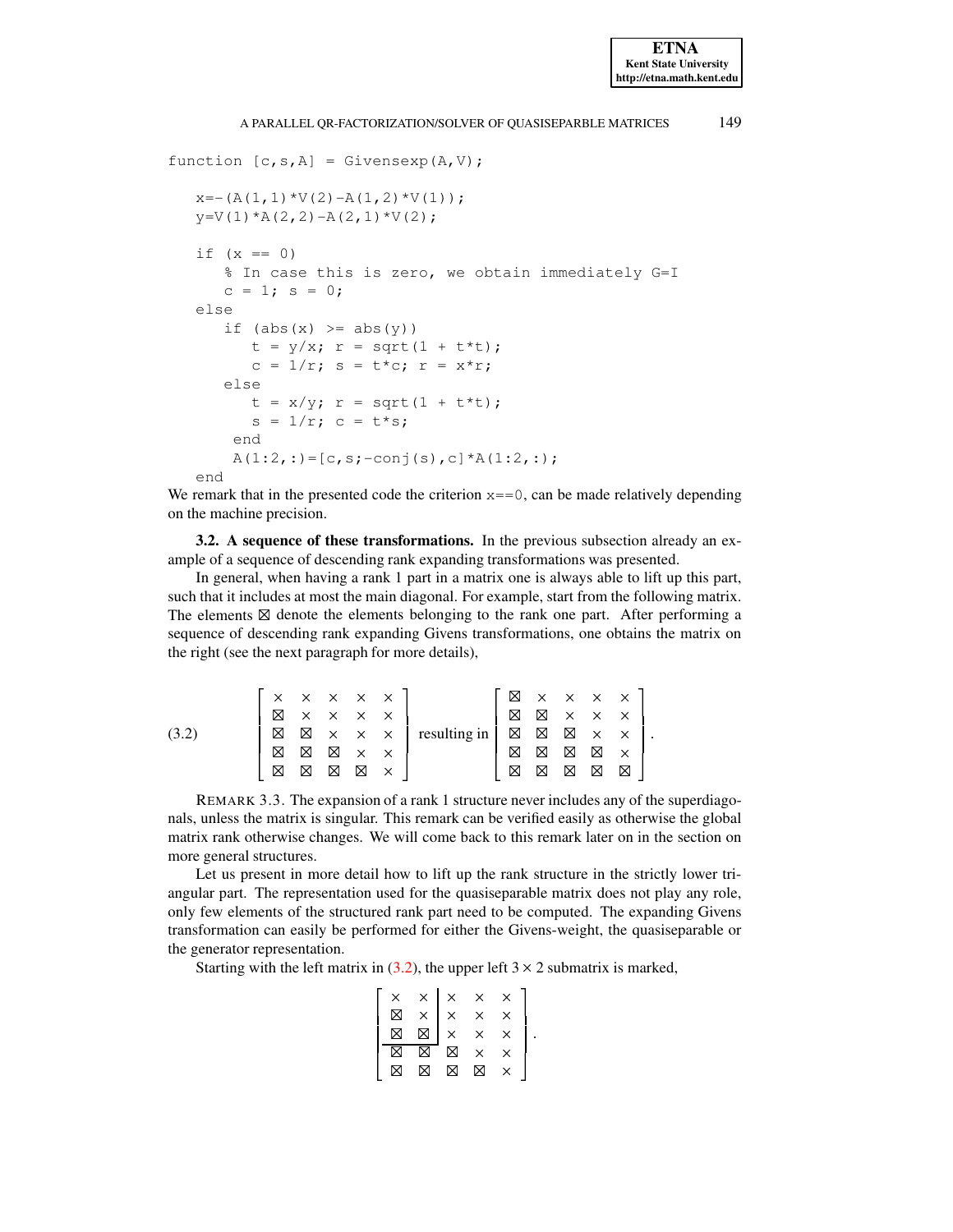Within the marked  $3 \times 2$  matrix, the upper  $2 \times 2$  matrix of coincides with the matrix *A* from Theorem [3.1](#page-3-2) and the bottom row coincides with  $[e, f]$ . The idea is now to perform the Givens transformation computed via Theorem [3.1](#page-3-2) onto row 1 and 2 of the matrix such that the following result is obtained (without loss of structure one can include the upper left element in the low rank structure),

|   |                                        |              |                      | $\times$ $\times$ $\times$ $\times$ $\times$ $\}$ |     |             |                                        |             |                               | $\boxtimes \times \times \times \times \overline{ }$ |  |
|---|----------------------------------------|--------------|----------------------|---------------------------------------------------|-----|-------------|----------------------------------------|-------------|-------------------------------|------------------------------------------------------|--|
| ⊠ |                                        |              |                      | $\boxtimes$ $\times$ $\times$ $\times$            |     | $\boxtimes$ | $\boxtimes$ $\times$ $\times$ $\times$ |             |                               |                                                      |  |
| ⊠ | $\boxtimes$ $\times$ $\times$ $\times$ |              |                      |                                                   | $=$ | $\boxtimes$ |                                        |             |                               | $\boxtimes$ $\times$ $\times$ $\times$               |  |
| ⊠ |                                        | $X \times X$ |                      |                                                   |     | ⊠           | $\overline{\boxtimes}$                 |             | $\boxtimes$ $\times$ $\times$ |                                                      |  |
| M | $\boxtimes$                            |              | $\boxtimes$ $\times$ |                                                   |     | ⊠           | $\boxtimes$                            | $\boxtimes$ | ⊠ ×                           |                                                      |  |

In the next figure (left) again a  $3 \times 2$  submatrix is marked. (Note also that without loss of generality one can include the element in the lower right corner into the low rank structure.) Again one can perform a rank expanding Givens transformation, acting on rows 2 and 3. As a result we obtain the right matrix structure,

| $\times$ |          | $\times$ $\times$ $\times$ |              |                 | ⊠ |   |          | $\times$ $\times$ $\times$ $\times$ |  |
|----------|----------|----------------------------|--------------|-----------------|---|---|----------|-------------------------------------|--|
|          | $\times$ | $\overline{X}$             | $\mathbb{R}$ |                 |   | ⊠ | $\times$ | $\times$ $\times$                   |  |
| Χ        | $\times$ | $\times$                   | $\mathsf{X}$ | transforms into | ⊠ | ⊠ | ⊠        | $\times$                            |  |
|          | Χ        | ×                          |              |                 |   |   | X        | $\times$                            |  |
|          | ΙX       | ⊠                          | $\checkmark$ |                 |   |   | ⊠        | ⊠                                   |  |

A final transformation acting on rows 4 and 5 is needed to obtain the desired structure.

REMARK 3.4. The graphical representation describes which elements of the matrix is necessary in order to compute the rank expanding Givens transformation. When performing the transformation onto the quasiseparable matrix, one needs to update the representation. In Section [7](#page-17-0) more details on the actual implementation, using a specific representation are given.

For the development of the parallel *QR*-algorithm for quasiseparable matrices, which is the main focus of this manuscript, the expansion of the rank 1 part as shown in the figure above is sufficient. For the development of a parallel *QR*-algorithm for higher order structured rank matrices (such as quasiseparable matrices) one also needs to be able to lift up for example parts of matrices of rank 2. This will be discussed briefly in a forthcoming section.

**3.3. Rank decreasing sequence of transformations.** A sequence of Givens transformations, removing a rank 1 structure in a matrix is called a sequence of rank decreasing Givens transformations, simply because it reduces the rank from 1 to 0.

We will include one step of the process for completeness. Assume the matrix we are working with to be of the form,

$$
\left[\begin{array}{ccccccc}\times&\times&\times&\times&\times\\\boxtimes&\times&\times&\times&\times\\\boxtimes&\boxtimes&\times&\times&\times\\\boxtimes&\boxtimes&\boxtimes&\times&\times\\\boxtimes&\boxtimes&\boxtimes&\times&\times\\\end{array}\right].
$$

Applying a first Givens transformation on the bottom two rows, will completely annihilate the bottom row, due to the connection in rank structure. We obtain

|   |  | $\begin{array}{ccccc} \times & \times & \times & \times & \times & \times \\ & & \ddots & \ddots & \ddots & \ddots \end{array}$                                   |         |
|---|--|-------------------------------------------------------------------------------------------------------------------------------------------------------------------|---------|
| ⊠ |  |                                                                                                                                                                   | $\cdot$ |
|   |  | $\begin{array}{c c}\n\wedge & \wedge \\ \times & \times \\ \times & \times\n\end{array}$<br>$\begin{array}{c c}\n\wedge & \wedge \\ \times & \times\n\end{array}$ |         |
|   |  | $\bar{\mathsf{x}}$                                                                                                                                                |         |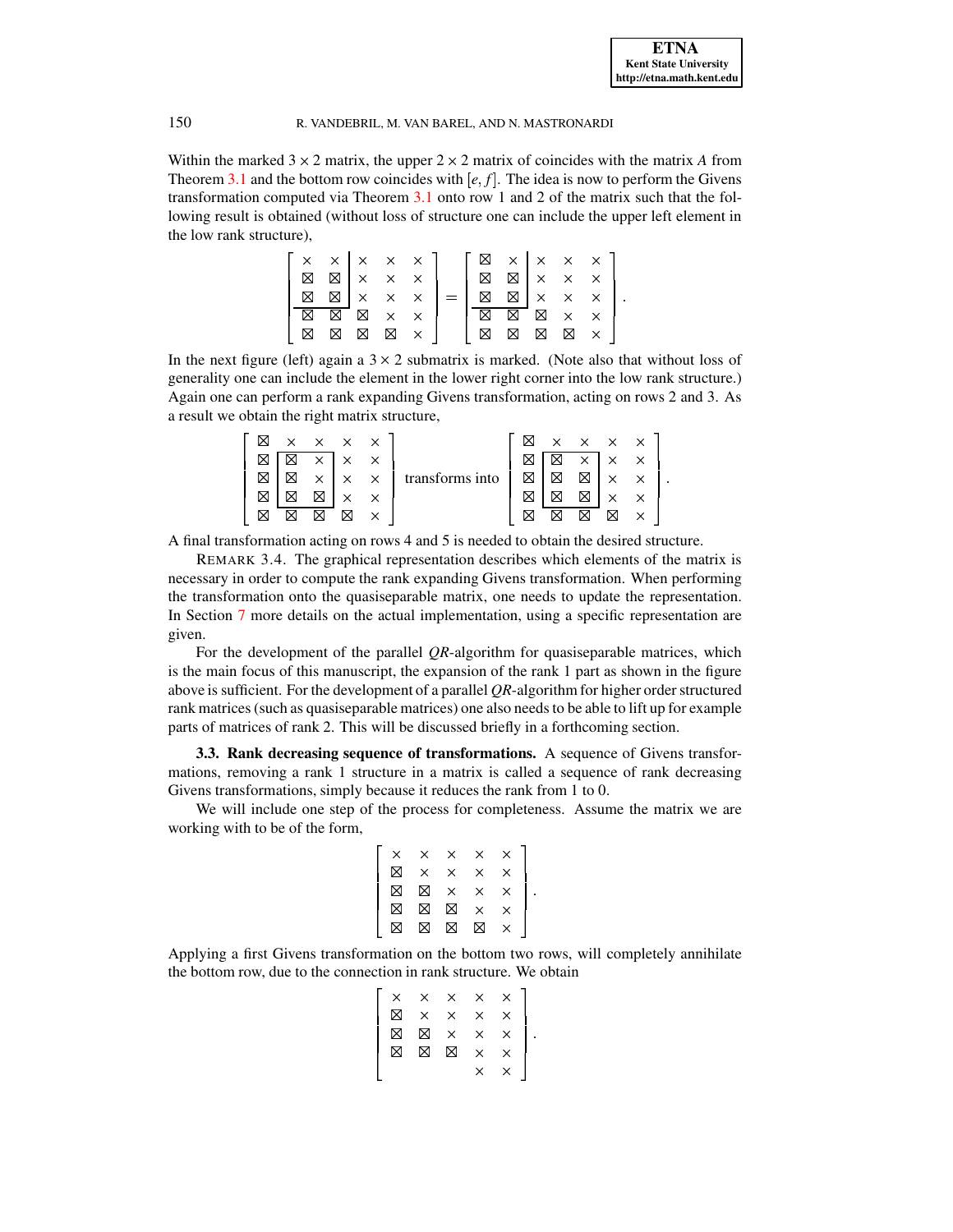#### A PARALLEL OR-FACTORIZATION/SOLVER OF QUASISEPARBLE MATRICES 151

An extra subdiagonal element is created in the process. After performing all Givens transformations the following Hessenberg structure is created:

> resulting in and the contract of the contract of  $\mathbb{R}$ . .. .  $0 \times \times \times \times$  .  $0 \quad 0 \quad \times \quad \times \quad \times$  $0 \quad 0 \quad \times \quad \times$ |<br>| the contract of the contract of the contract of the contract of the contract of the contract of the contract of

Similarly as in the previous case we remark that the existence of such a sequence as discussed here is sufficient for the development of the parallel *QR*-factorization for quasiseparable matrices. Further on in the text we will briefly reconsider other cases.

Let us now first discuss the traditional *QR*-factorization of a quasiseparable matrix, and then we will discuss how we can change the considered annihilation pattern to obtain a different order in the Givens transformations.

<span id="page-7-0"></span>**4. Different annihilation patterns.** To be able to design different patterns of annihilation, and to characterize them, we introduce a new kind of notation. For example, to bring a semiseparable matrix to upper triangular form, we use one sequence of Givens transformations from bottom to top. This means that for a  $5 \times 5$  matrix the first applied Givens transformation works on the last two rows, followed by a Givens transformation working on row 3 and 4 and so on.

To depict graphically these Givens transformations, w.r.t. their order and the rows they are acting on, we use the following figure:

$$
\begin{array}{c}\n\bullet \\
\bullet \\
\bullet \\
\bullet \\
\bullet \\
\bullet \\
\bullet \\
\end{array}
$$

The numbered circles on the vertical axis depict the rows of the matrix, to indicate on which rows the Givens transformations will act. The bottom numbers represent in some sense a time line to indicate in which order the Givens transformations are performed. The brackets in the table represent graphically a Givens transformation acting on the rows in which the arrows of the brackets are lying. Let us explain more in detail this scheme. First, a Givens transformation is performed, acting on row 5 and row 4. Second, a Givens transformation is performed acting on row 3 and row 4 and this process continues. So the scheme given above just represents in a graphical way the orthogonal factor  $Q^T$  and a factorization of this matrix in terms of Givens transformations.

Let us illustrate this graphical representation with a second example. Suppose we have a quasiseparable matrix. To make this matrix upper triangular, we first perform a sequence of Givens transformations from bottom to top to remove the low rank part of the quasiseparable matrix. Second, we perform a sequence of Givens transformations from top to bottom to remove the subdiagonal elements of the remaining Hessenberg matrix. This process was already discussed before in the introduction. Graphically this is depicted as follows(involving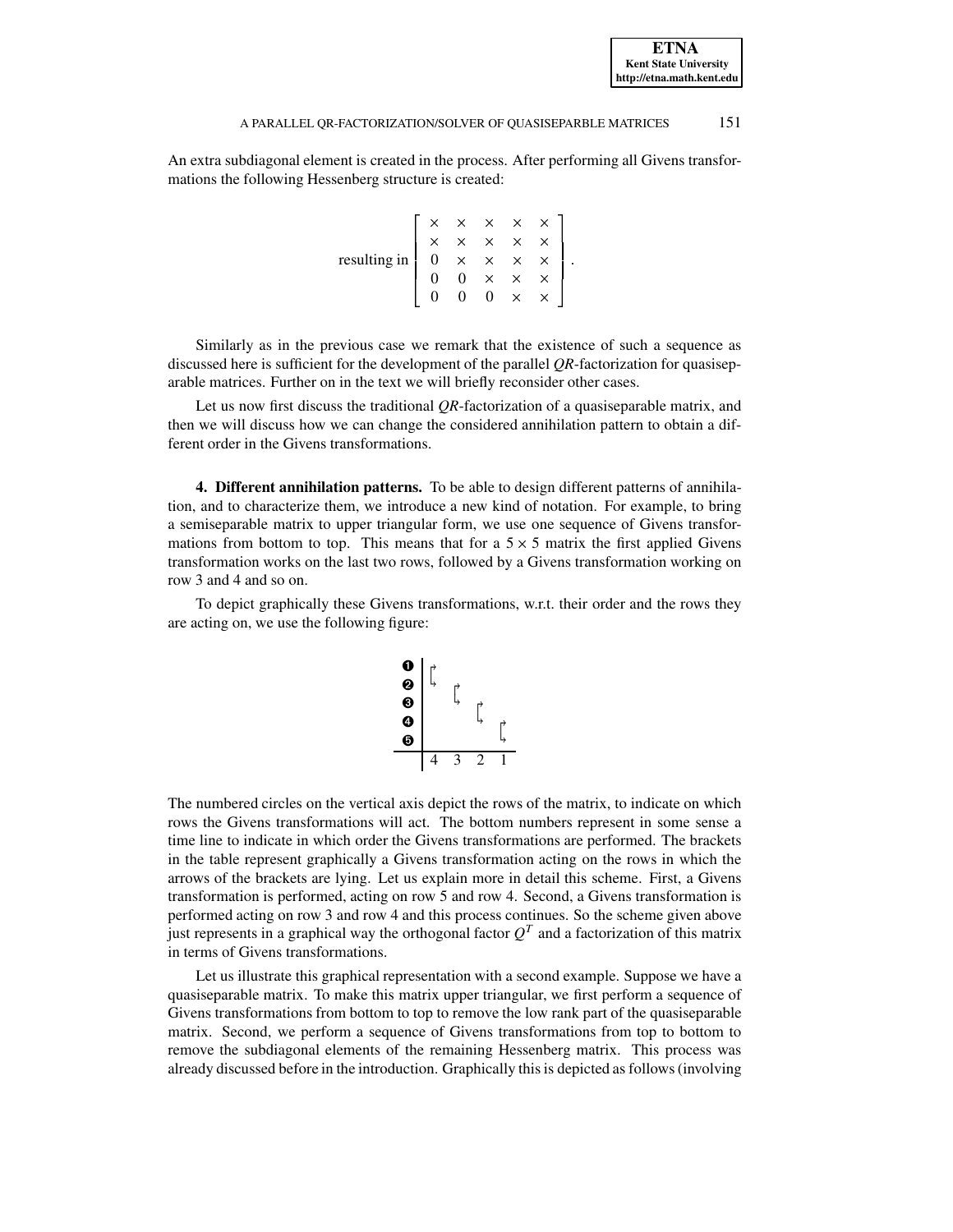seven Givens transformations acting on a  $5 \times 5$  quasiseparable matrix):



The first four transformations clearly go from bottom to top, whereas the last four transformations go from top to bottom.

Using this notation, we will construct some types of different annihilation patterns. Based on the sequences of Givens transformations as initially designed for bringing the matrix to upper triangular form, it is interesting to remark that we can derive other patterns of Givens transformations leading to the same *QR*-factorization. For some of the newly designed patterns we will illustrate the effect of these new annihilation sequences on the matrix on which they act.

**4.1. Theorems connected to Givens transformations.** In the next subsections, we need to have more flexibility for working with Givens transformations. In order to do so, we need two lemmas. The first lemma shows us that we can concatenate two Givens transformations acting on the same rows. The second lemma shows us that, under some mild conditions, we can rearrange the order of some Givens transformations.

LEMMA 4.1. *Suppose two Givens transformations*  $G_1$  *and*  $G_2$  *are given by* 

$$
G_1 = \left[ \begin{array}{cc} c_1 & -s_1 \\ s_1 & c_1 \end{array} \right] \text{ and } G_2 = \left[ \begin{array}{cc} c_2 & -s_2 \\ s_2 & c_2 \end{array} \right].
$$

*Then* we have that  $G_1G_2 = G_3$  *is again a Givens transformation. We will call this the fusion of Givens transformations in the remainder of the text.*

The proof is trivial. In our graphical schemes, we will depict this as follows:



The next lemma is slightly more complicated and changes the order of three Givens transformations.

LEMMA 4.2 (Shift through lemma). *Suppose three*  $3 \times 3$  *Givens transformations*  $G_1, G_2$ *and*  $G_3$  *are given, such that the Givens transformations*  $G_1$  *and*  $G_3$  *act on the first two rows* of a matrix, and  $G_2$  acts on the second and third row (when applied on the left to a matrix).

*Then we have that*

$$
G_1G_2G_3=\hat{G}_1\hat{G}_2\hat{G}_3,
$$

where  $\hat G_1$  and  $\hat G_3$  work on the second and third row and  $\hat G_2$ , works on the first two rows.

*Proof.* The proof is straightforward, based on the factorization of a  $3 \times 3$  orthogonal matrix. Suppose we have an orthogonal matrix *U*. We will now depict a factorization of this matrix *U* into two sequences of Givens transformations as described in the lemma.

The first factorization of this orthogonal matrix makes the matrix upper triangular in the traditional way. The first Givens transformation  $\hat{G}_1^T$  acts on row 2 and 3 of the matrix *U*,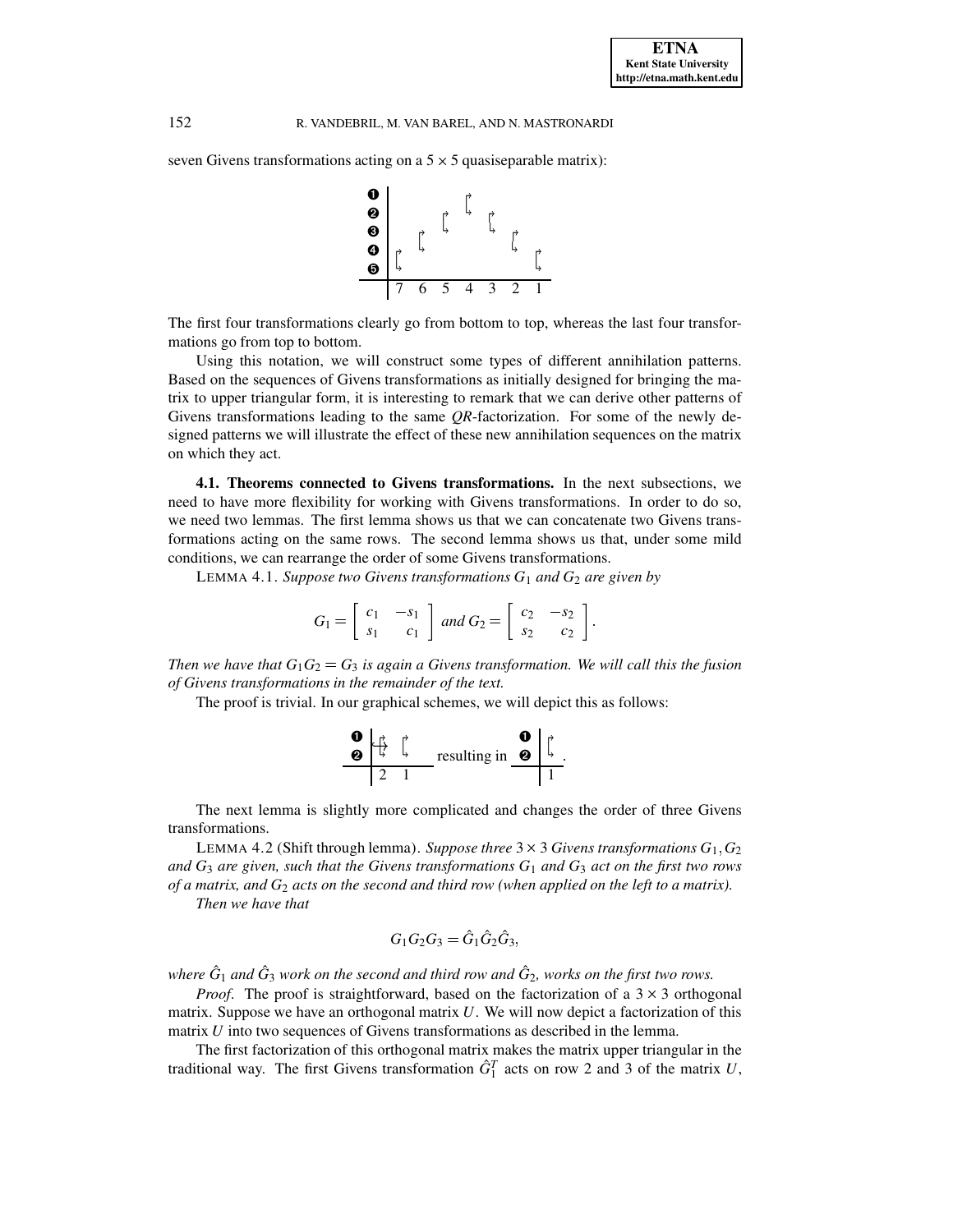**ETNA**

# A PARALLEL OR-FACTORIZATION/SOLVER OF QUASISEPARBLE MATRICES 153

creating thereby a zero in the lower-left position,

$$
\hat{G}_1^T U = \left[ \begin{array}{ccc} \times & \times & \times \\ \times & \times & \times \\ 0 & \times & \times \end{array} \right].
$$

The second Givens transformation acts on the first and second row to create a zero in the second position of the first column,

$$
\hat{G}_2^T \hat{G}_1^T U = \left[ \begin{array}{ccc} \times & \times & \times \\ 0 & \times & \times \\ 0 & \times & \times \end{array} \right].
$$

Finally, the last transformation  $\hat{G}^T_3$  creates the last zero to make the matrix of upper triangular form,

$$
\hat{G}_3^T \hat{G}_2^T \hat{G}_1^T U = \left[ \begin{array}{ccc} \times & \times & \times \\ 0 & \times & \times \\ 0 & 0 & \times \end{array} \right].
$$

Suppose we have chosen all Givens transformations in such a manner that the upper triangular matrix has positive diagonal elements. Due to the fact that the resulting upper triangular matrix is orthogonal it has to be the identity matrix. Hence, we have the following factorization of the orthogonal matrix *U*,

<span id="page-9-0"></span>(4.1) 
$$
U = \hat{G}_1 \hat{G}_2 \hat{G}_3.
$$

Let us consider now a different factorization of the orthogonal matrix *U*. Perform a first Givens transformation to annihilate the upper-right element of the matrix  $U$ , where the Givens transformation acts on the first and second row,

<span id="page-9-1"></span>
$$
G_1^T U = \left[ \begin{array}{ccc} \times & \times & 0 \\ \times & \times & \times \\ \times & \times & \times \end{array} \right].
$$

Similarly as above, one can continue to reduce the orthogonal matrix to lower triangular form with positive diagonal elements. Hence one obtains a factorization of the following form:

 $U = G_1 G_2 G_3$ 

Combining  $(4.1)$  and  $(4.2)$ , leads to the desired result.  $\Box$ REMARK 4.3. Two remarks have to be made.

<sup>6</sup> We remark that in fact there is more to the proof than we mention here. The first Givens transformation acting on the orthogonal matrix, reducing it to upper triangular form has also a specific effect on the upper triangular part. Looking in more detail at the structure one can see that the first Givens transformation, creates a  $2 \times 2$  rank 1 block in the upper right corner of the orthogonal matrix. We obtain the following result after performing the first Givens transformation:

$$
\hat{G}_1^TU=\left[\begin{array}{ccc} \times & \boxtimes & \boxtimes \\ \times & \boxtimes & \boxtimes \\ 0 & \times & \times \end{array}\right],
$$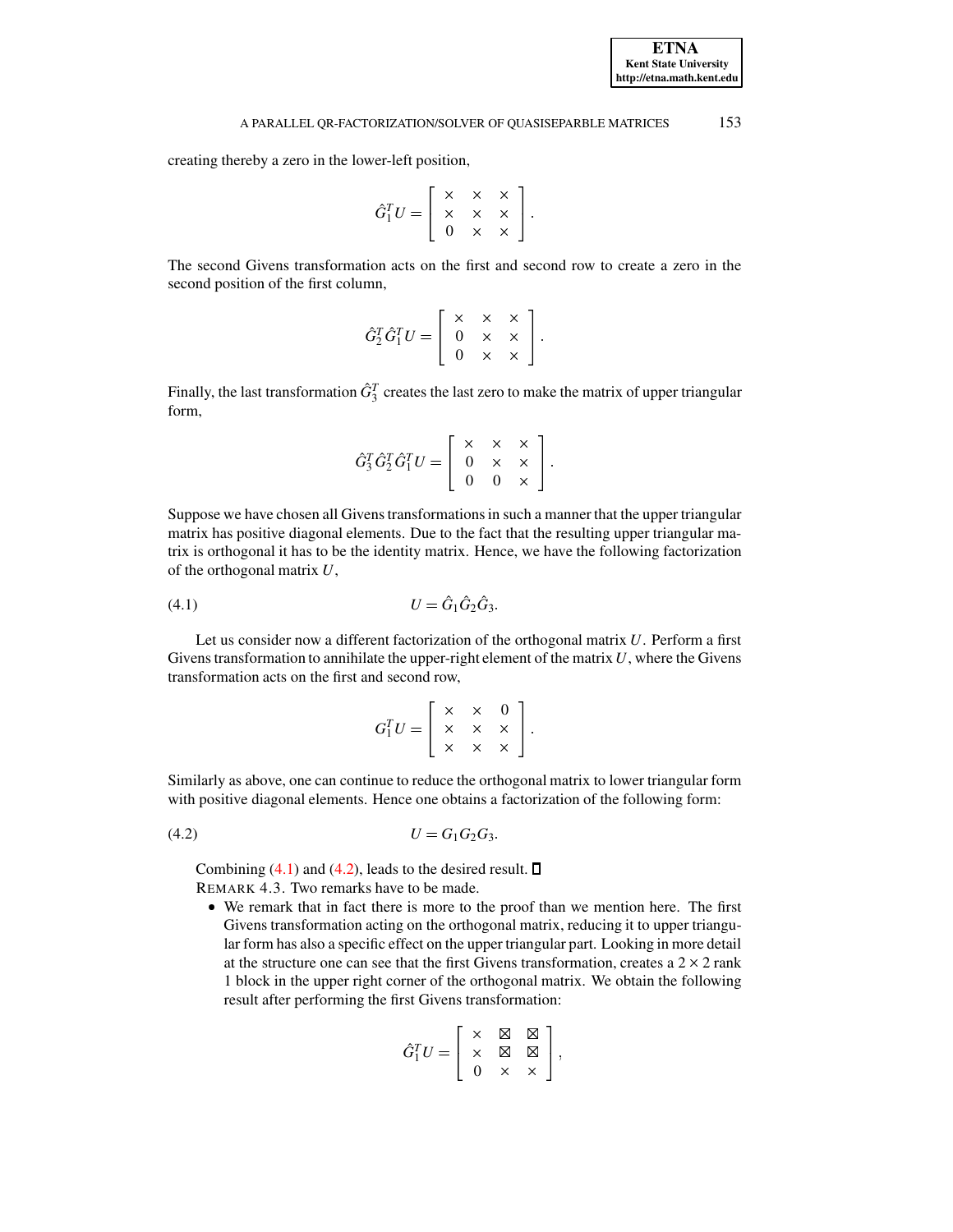in which the  $\boxtimes$  denote a rank 1 part in the matrix. Continuing now by performing the second Givens transformation, we obtain

$$
\hat{G}_2^T \hat{G}_1^T U = \left[ \begin{array}{ccc} \times & 0 & 0 \\ 0 & \times & \times \\ 0 & \times & \times \end{array} \right].
$$

We clearly see that this transformation creates a lot of zeros, due to the original rank 1 structure.

<sup>6</sup> In some sense one can consider the fusion of two Givens transformations as a special case of the shift through lemma. Instead of directly applying the fusion, the reader can put the identity Givens transformation in between these two transformations. Then he can apply the shift through lemma. The final outcome will be identical to applying directly the fusion of these two Givens transformations.

When the shift through lemma will be applied, thereby interchanging the order of Givens transformations, we will indicate this changing by putting the  $\sim$  or  $\vee$  arrow in the scheme. In a certain sense the arrow  $\vee$  indicates that the Givens transformation which can be found on the left of this arrow can be dragged through the other two Givens transformations and pops up in the first position acting on the top two rows. Graphically we denote this as



and in the other direction this becomes

➊ <sup>0</sup> <sup>7</sup> <sup>0</sup> ➋ <sup>1</sup> <sup>0</sup> <sup>1</sup> ➌ <sup>1</sup> 3 2 1 resulting in ➊ <sup>0</sup> ➋ <sup>0</sup> <sup>1</sup> <sup>0</sup> ➌ <sup>1</sup> <sup>1</sup> 3 2 1

We remark that, if we cannot place the  $\sim$  or  $\vee$  arrow at that specific position, then we cannot apply the shift through lemma. The reader can verify that, for example in the following graphical scheme, we cannot use the lemma.

$$
\begin{array}{c}\n\bullet \\
\bullet \\
\bullet \\
\bullet \\
\end{array}\n\qquad\n\begin{array}{ccc}\n\uparrow \\
\uparrow \\
\uparrow \\
\uparrow \\
\end{array}
$$

To apply the shift through lemma, in some sense, we need to have some extra place to perform the action. Based on these operations we can interchange the order of the upgoing and descending sequences of Givens transformations. Let us mention some of the different patterns.

**4.2.** The  $\land$ -pattern. The  $\land$ -pattern for computing the *QR*-factorization of a structured rank matrix is in fact the standard pattern as described in the introduction and used throughout most of the papers; see, e.g., [\[11,](#page-22-1) [17\]](#page-23-0). First, we remove the rank structure by performing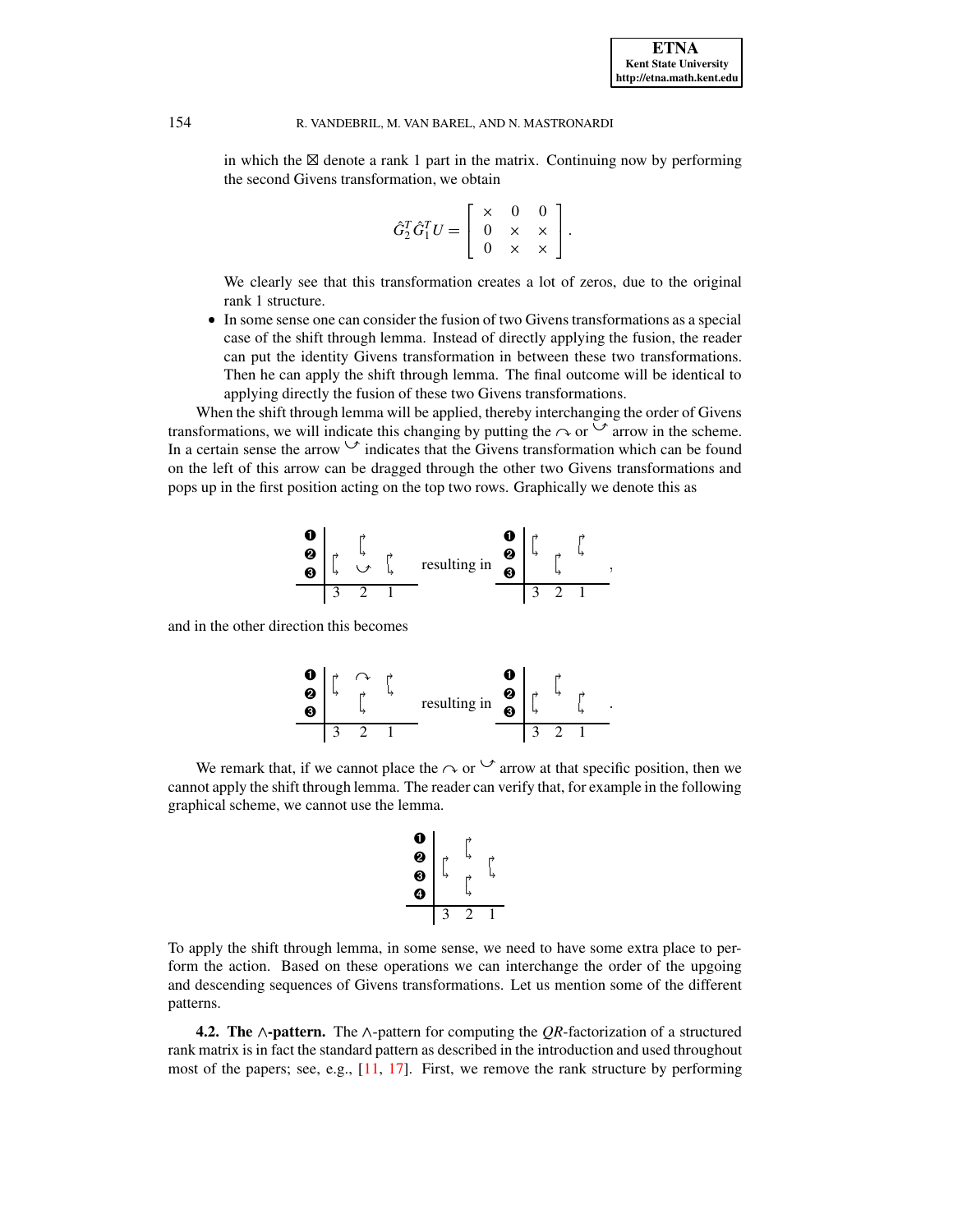**ETNA Kent State University http://etna.math.kent.edu**

#### A PARALLEL OR-FACTORIZATION/SOLVER OF QUASISEPARBLE MATRICES 155

sequences of Givens transformations from bottom to top. This gives us in fact the following sequences of Givens transformations (e.g. two in this case)  $\mathcal{N}$ . Depending on the number of subdiagonals in the resulting matrix, we need to perform some rank expanding sequences of Givens transformations, from top to bottom  $\#$  (two in this case). Combining these Givens transformations from both sequences gives us the following pattern  $\mathbb{N}$ , which we briefly call the  $\wedge$ -pattern.

Suppose, e.g., that we have a quasiseparable matrix of rank 1. Performing the Givens transformations as described before, we get the following graphical representation of the reduction:



This is called a  $\wedge$ -pattern.

The reader can observe that the top three Givens transformations admit the shift through lemma. In this way we can drag the Givens transformation in position 5 through the Givens transformations in position 4 and 3. Let us observe what kind of patterns we get in this case.

<span id="page-11-0"></span>**4.3. The**  $X$ -**pattern.** We will graphically illustrate what happens if we apply the shift through lemma as indicated in the previous section. Suppose we have the following graphical reduction scheme for reducing our matrix to upper triangular form. For esthetical reasons in the figures, we assume here, our matrix to be of size  $6 \times 6$ . First we apply the shift through lemma at positions 6, 5, and 4.



Rearranging slightly the Givens transformations from positions, we can again re-apply the shift through lemma. We can change the order of some of the Givens transformations, in the scheme above 7 and 6 (and 4 and 3), as they act on different rows and hence do not interfere with each other.

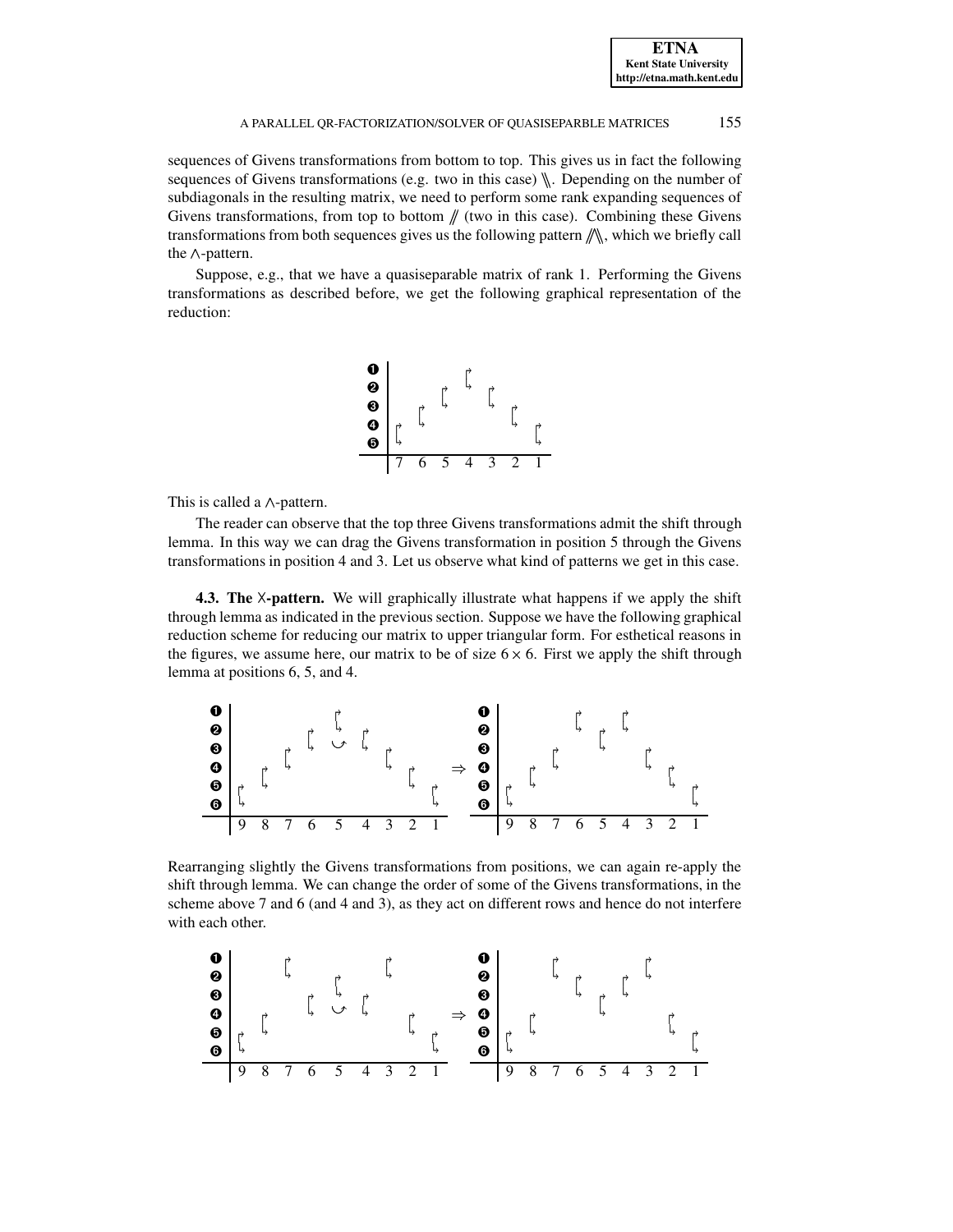Let us compress the above representation.



This shows us another pattern of performing the Givens transformations, namely the  $X$ pattern. Continuing to apply the shift through lemma gives us another pattern.

**4.4.** The  $\vee$ -pattern. Continuing this procedure now, by applying the shift through lemma two more times, gives us the following graphical representation of a possible reduction of the matrix to upper triangular form.



This presents to us clearly the  $\vee$ -pattern for computing the *QR*-factorization. In case there are more upgoing and descending sequences of Givens transformations, one can also shift through all of the descending sequences. In fact this creates an incredible number of possibilities, as shown in the next example.

<span id="page-12-0"></span>EXAMPLE 4.4. Suppose we have a matrix brought to upper triangular form by performing two upgoing sequences of Givens transformations and two descending sequences of transformations (e.g., a quasiseparable matrix of quasiseparability rank 2). The following incomplete list shows some possibilities of combinations of these sequences for making the matrix upper triangular. We start with the  $\land$ -pattern, and change continuously the order of the involved transformations, to arrive at the  $\vee$ -pattern.

- The standard  $\wedge$ -pattern giving us briefly the following sequences:  $\mathbb{N}$ .
- In the middle we can create one X-pattern:  $M$ .
- In the middle we can have one  $\vee$ -pattern:  $\wedge \wedge$ .
- Combinations with  $X$ -patterns:  $X \wedge$  or  $X$  or  $X$ .
- Combinations following from the previous patterns:  $\mathcal{W}$  and  $\mathcal{N}$ .
- In the middle one can have one  $\wedge$ -pattern:  $\vee\vee$ .
- In the middle we can create another  $X$ -pattern:  $W$ .
- The  $\vee$ -pattern:  $\mathbb{W}$ .

Clearly there are already numerous possibilities for 2 upgoing and 2 descending sequences.

In the following section we will take a look at the effect of the first sequence of Givens transformations on the matrix in case we apply a  $\vee$ -pattern for computing the *OR*-factorization of a structured rank matrix.

**4.5. More on the Givens transformations in the -pattern.** We investigate this  $\vee$ -pattern via reverse engineering. Suppose we have a  $\vee$ -pattern for making a 5  $\times$  5 lower quasiseparable matrix upper triangular, assuming the matrix to be of quasiseparability rank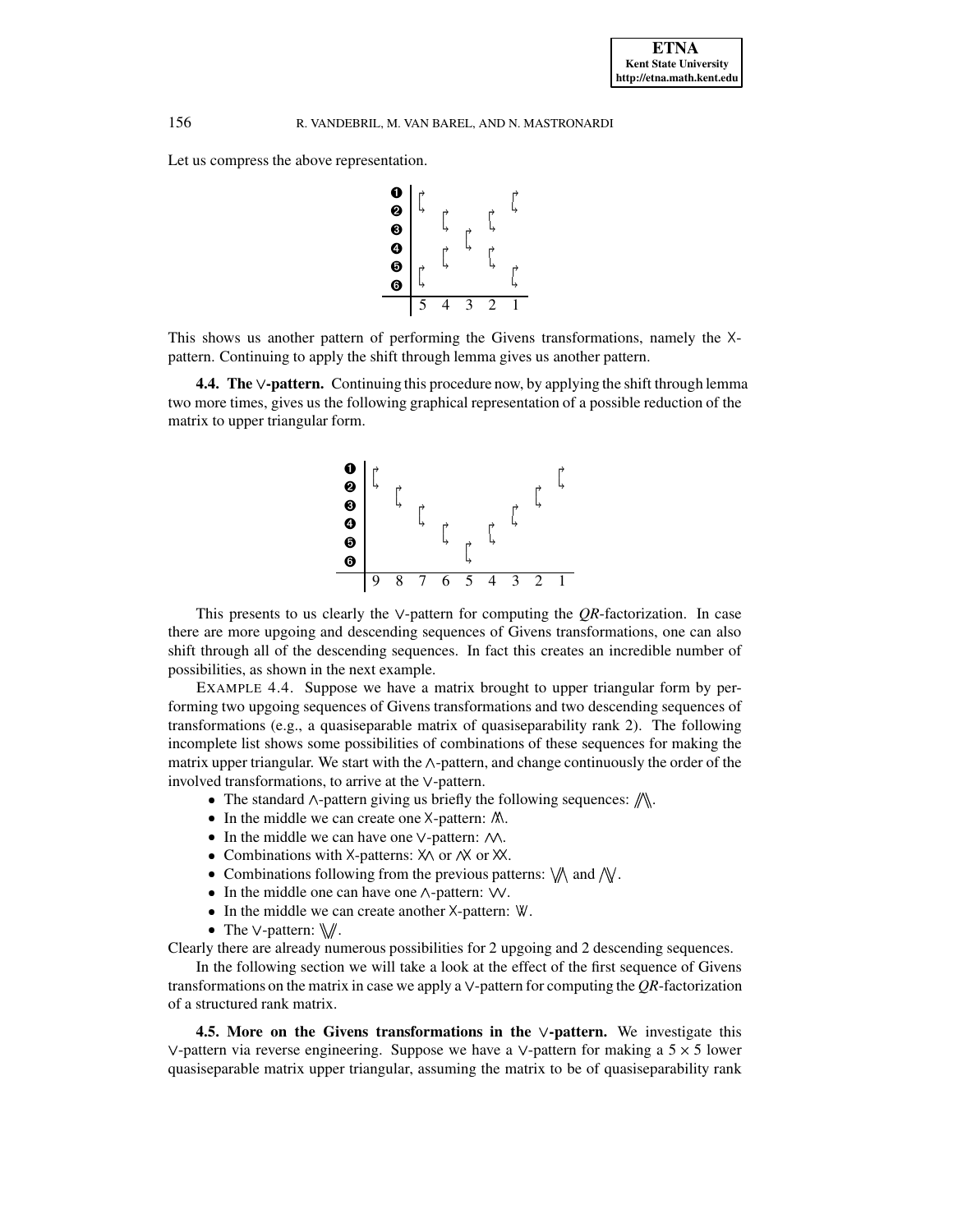#### A PARALLEL OR-FACTORIZATION/SOLVER OF QUASISEPARBLE MATRICES 157

1. We will now investigate what the effect of the first sequence of descending Givens transformations on this matrix *A* needs to be. We have the following equation,

(4.3) 
$$
\hat{G}_1^T \hat{G}_2^T \hat{G}_3^T \hat{G}_4^T G_3^T G_2^T G_1^T A = R,
$$

where  $R$  is a  $5 \times 5$  upper triangular matrix. Moreover, the first applied sequence of Givens transformations  $G_3^T G_2^T G_1^T$ , works on the matrix *A* from top to bottom. More precisely  $G_1^T$ acts on row 1 and row 2,  $G_2^T$  acts on row 2 and 3 and so on. The sequence of transformations  $\hat{G}_1^T \hat{G}_2^T \hat{G}_3^T \hat{G}_4^T$  works from bottom to top, where  $\hat{G}_4^T$  acts on row 4 and 5,  $\hat{G}_3^T$  acts on row 3 and 4, and so on. Rewriting [\(4.3\)](#page-13-0) by bringing the upgoing sequence of transformations to the right gives us

<span id="page-13-0"></span>
$$
G_3^T G_2^T G_1^T A = \hat{G}_4 \hat{G}_3 \hat{G}_2 \hat{G}_1 R
$$
  
= S.

Because the sequence of transformations applied on the matrix *R* goes from top to bottom, we know that these transformations transform the matrix *R* into a matrix having a lower triangular part of semiseparable form. Hence we have that the transformations from top to bottom, namely  $G_3^T G_2^T G_1^T$ , lift up in some sense the strictly lower triangular semiseparable structure to a lower triangular semiseparable structure. The following figures denote more precisely what is happening. We start on the left with the matrix *A*, and we depict what the impact of the transformations  $G_3^T G_2^T G_1^T$  needs to be on this matrix to satisfy the equation above. Assume  $A_0 = A$ . To see more clearly what happens, we include already the upper left and lower right element in the strictly lower triangular semiseparable structure,

$$
\begin{bmatrix}\n\boxtimes & & & & & \\
\boxtimes & \times & & & & \\
\boxtimes & \boxtimes & \boxtimes & \boxtimes & \boxtimes & \\
\boxtimes & \boxtimes & \boxtimes & \boxtimes & \boxtimes & \boxtimes\n\end{bmatrix}\n\begin{matrix}\nG_{1A_{0}}^{T} & \boxtimes & & & & \\
G_{1A_{0}}^{T} & \boxtimes & \boxtimes & & & & \\
\boxtimes & \boxtimes & \boxtimes & \boxtimes & & & \\
\boxtimes & \boxtimes & \boxtimes & \boxtimes & \boxtimes & \boxtimes\n\end{matrix}
$$

As the complete result needs to be of lower triangular semiseparable form, the transformation  $G_1^T$  needs to add one more element into the semiseparable structure. This results in an inclusion of diagonal element 2 in the lower triangular rank structure. Givens transformation  $G_2^T$  causes the expansion of the low rank structure towards diagonal element 3,

$$
\left[\begin{array}{c}\n\boxtimes \\
\boxtimes \\
\boxtimes \\
\boxtimes \\
\boxtimes \\
\boxtimes \\
\boxtimes \\
\end{array}\right.\times \left.\begin{array}{c}\n\boxtimes \\
\boxtimes \\
\boxtimes \\
\boxtimes \\
\boxtimes \\
\end{array}\right]
$$
\n
$$
\begin{array}{c}\nG_1^T A_1 \\
\boxtimes \\
\boxtimes \\
\boxtimes \\
\boxtimes \\
\boxtimes \\
\end{array}\right.
$$
\n
$$
\begin{array}{c}\n\boxtimes \\
\boxtimes \\
\boxtimes \\
\boxtimes \\
\boxtimes \\
\end{array}\right.
$$
\n
$$
A_1 \xrightarrow{G_2^T A_1} A_2.
$$

Finally the last Givens transformation  $G_3^T$  creates the following structure,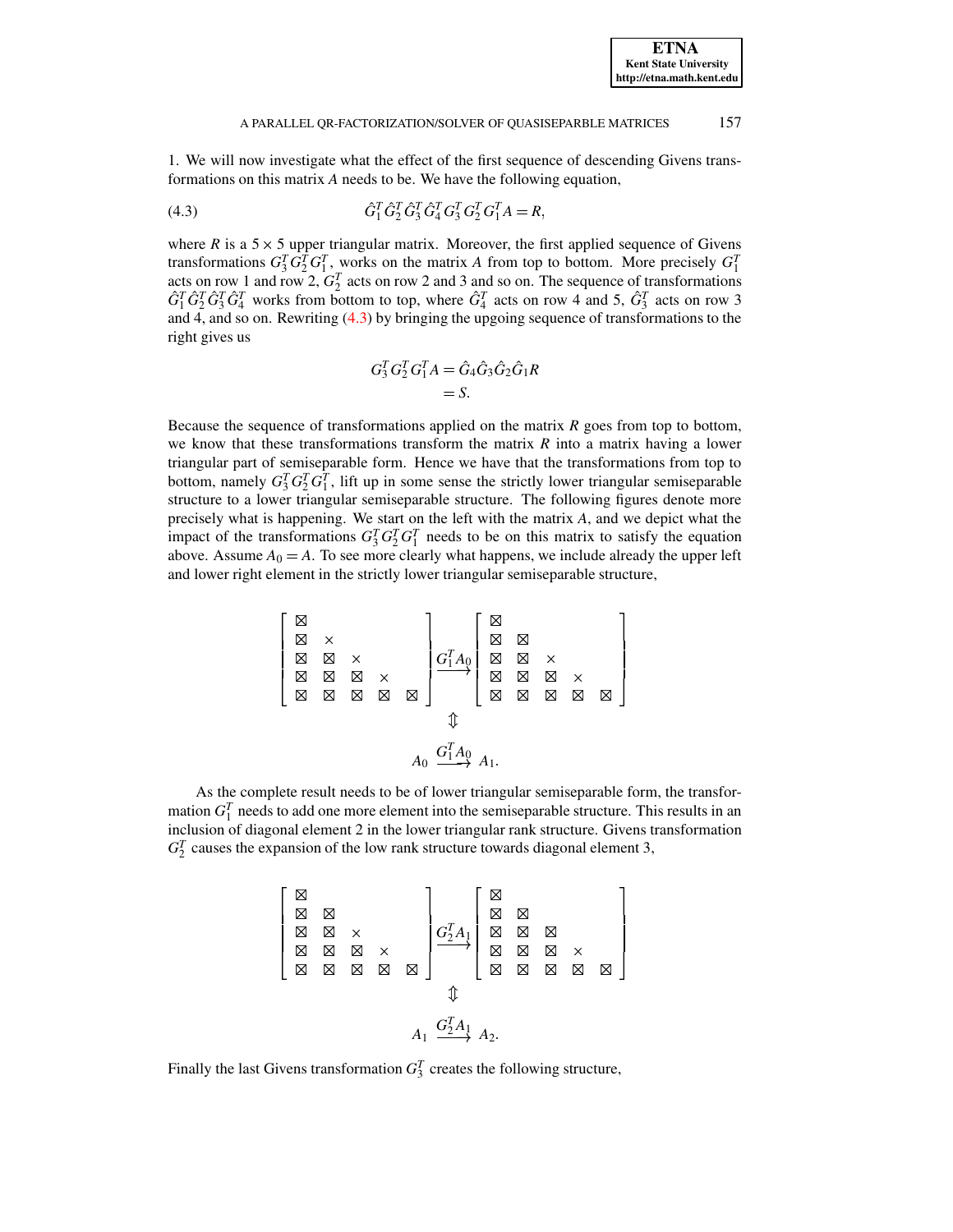$$
\begin{bmatrix}\n\boxtimes & & & & \\
\boxtimes & \boxtimes & & & \\
\boxtimes & \boxtimes & \boxtimes & & \\
\boxtimes & \boxtimes & \boxtimes & \boxtimes & \\
\boxtimes & \boxtimes & \boxtimes & \boxtimes & \boxtimes\n\end{bmatrix}\n\begin{bmatrix}\n\boxtimes & & & & \\
\boxtimes & \boxtimes & & & \\
\boxtimes & \boxtimes & & & \\
\boxtimes & \boxtimes & \boxtimes & \boxtimes & \\
\end{bmatrix}\n\begin{bmatrix}\n\boxtimes & & & & \\
\boxtimes & \boxtimes & & & \\
\boxtimes & \boxtimes & & & \\
\boxtimes & & & & \\
\end{bmatrix}\n\begin{bmatrix}\n\boxtimes & & & & \\
\boxtimes & \boxtimes & & & \\
\boxtimes & & & & \\
\boxtimes & & & & \\
\end{bmatrix}\n\begin{bmatrix}\n\boxtimes & & & & \\
\boxtimes & & & & \\
\boxtimes & & & & \\
\boxtimes & & & & \\
\end{bmatrix}
$$

Hence the result of applying this sequence of Givens transformations from top to bottom is a matrix which has the lower triangular structure shifted upwards one position. In fact we have performed a rank expanding sequence of Givens transformations.

<span id="page-14-0"></span>**5. A parallel** *QR***-factorization for quasiseparable matrices.** In the previous subsection a specific  $X$  shaped pattern was shown. This pattern can perform two Givens transformations simultaneously in the first step, see the graph below.



The extra horizontal line shows the action radius of the two processors. The first processor can only work on the top three rows and the second processor on the bottom three rows. The algorithm starts by performing a rank expanding Givens transformation on the top two rows and a rank decreasing Givens transformation on the bottom two rows. Then one can again continue by performing simultaneously Givens transformations on the top part and on the bottom part, until one reaches the shared Givens transformation in the middle, which is intersected by the horizontal line (this is the transformation at position 3). This indicates that information has to be exchanged from one processor to the other. After having performed this intermediate Givens transformation, one can again perform several Givens transformations simultaneously on both processors. For higher order quasiseparable matrices, we will present another scheme in a forthcoming section.

Let us present some information on possible tunings of this algorithm.

**5.1. Some parameters of the algorithm.** When designing a parallel algorithm there are several important concepts which have to be taken into consideration. First of all the simultaneous work has to be balanced. One wants to load both of the active processors with the same amount work, such that both processors do have to wait as little as possible for the communication. Secondly we want submit as little information as possible. In this section we provide some information on how to tune the load balance of both processors.

The X-pattern we showed divides the matrix *A* into two equally distributed parts, each containing the same  $(\pm 1)$  amount of rows. Due to the quasiseparable structure however, the bottom  $n_2$  rows are much more structured than the upper  $n_1$  rows. The top matrix contains  $n_1n - n_1^2/2 + 5n_1/2 - 1$  $n_1n - n_1^2/2 + 5n_1/2 - 1$  $n_1n - n_1^2/2 + 5n_1/2 - 1$  elements to be stored<sup>2</sup>, whereas the bottom matrix contains only

<span id="page-14-1"></span> $2$ The number of elements stored, depends also on the representation of the quasiseparable part of the matrix. We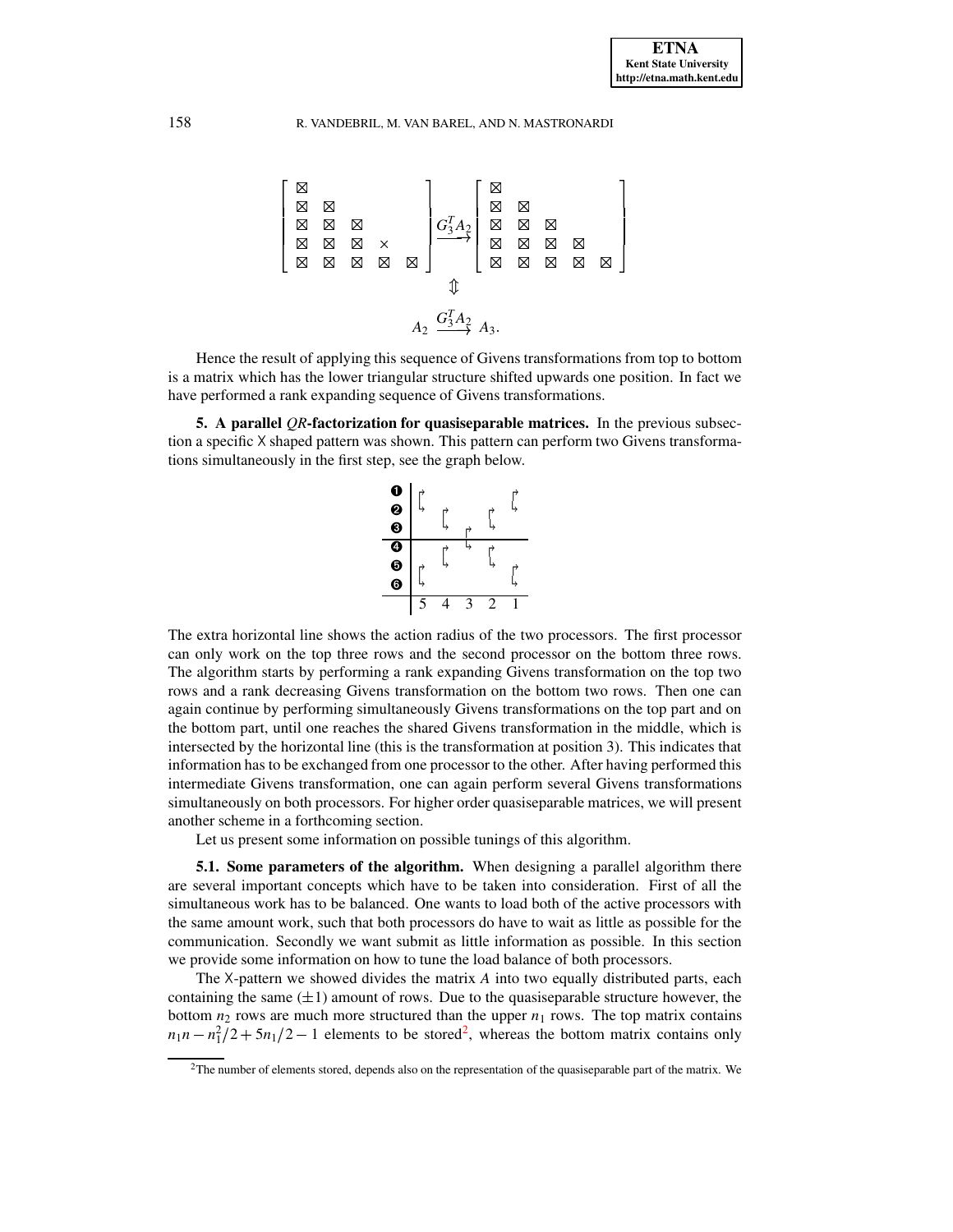$n_2^2/2 + 5n_2/2$  elements. Considering now the performance of the Givens transformations on both matrices we see that applying the two sequences of Givens transformations on the top costs approximately  $12n_1n + 6n_1^2$  operations, whereas this costs only  $6n_2^2$  operations for the bottom part. This means that when both processors obtain the same number of rows  $n_1 \approx n_2$ , processor one has to do much more work than processor two.

Looking back, however, at the intermediate steps to reduce the  $\land$ -pattern into the  $\land$ pattern we see that it is possible to obtain vertically nonsymmetric  $X$ -patterns; see for example some of the patterns in Section [4.3.](#page-11-0) This means that we can choose any matrix division, as long as  $n_1 + n_2 = n$ . This leads to a flexible way for dividing the matrix, such that processing the top matrix part takes as long as processing the bottom part. A natural choice of division might be such that  $12n_1n + 6n_1^2 \approx 6n_2^2$ . This is good choice in case both processors are of the same type. If both processors do not have the same architecture, this division does not necessarily lead to an equally distributed time for processing the matrices and hence needs to be taken case dependent.

As the amount of data submitted through the network is only dependent on the position of  $n_1$  and  $n_2$ , we cannot change this. The amount of data submitted is of the order  $2n_2$ . In the next subsection we will present a high level algorithm for computing *QR*-factorization in parallel.

**5.2. The implementation.** Let us briefly describe a high-level implementation of a parallel *QR*-factorization/solver of a quasiseparable matrix. The actual algorithm was implemented in MATLAB, using thereby the MatlabMPI package, for running the parallel algorithm on different machines.

We assume that we divided initially the work load of both machines, and moreover we assume that the local processor contains the top  $n_1$  rows and the remote processor contains the bottom  $n_2$  rows. The items in italics only need to be performed in case one wants to solve a system of equations by the implemented *QR*-factorization. In case one wants to solve a system of equations, also the right-hand side needs to be divided into two parts, the top part for the local and the bottom part for the remote processor. The main algorithm consists of the following steps:

- Perform in parallel:
	- **–** Perform the rank expanding, descending Givens transformations on the local processor.
	- *Perform the Givens transformations simultaneously on the right-hand side.*
	- **–** Perform the rank annihilating, upgoing Givens transformations on the remote processor.
		- *Perform the Givens transformations simultaneously on the right-hand side.*
- Send the top row of the matrix from the remote to the local processor. *Send the top element from the right-hand side from the remote to the local processor.*
- <sup>6</sup> Perform the intersecting Givens transformation. *Perform this Givens transformations also on the right-hand side.*
- <sup>6</sup> Send the row back from the local to the remote machine. *Send the bottom element from the right-hand side back.*
- Perform in parallel:
	- **–** Perform the rank annihilating upgoing Givenstransformations on the local processor.

*Perform this Givens transformations simultaneously on the right-hand side.*

silently assumed our quasiseparable matrix to be generator representable. This means that its strictly lower triangular part can be written as the strictly lower triangular part of a rank 1 matrix.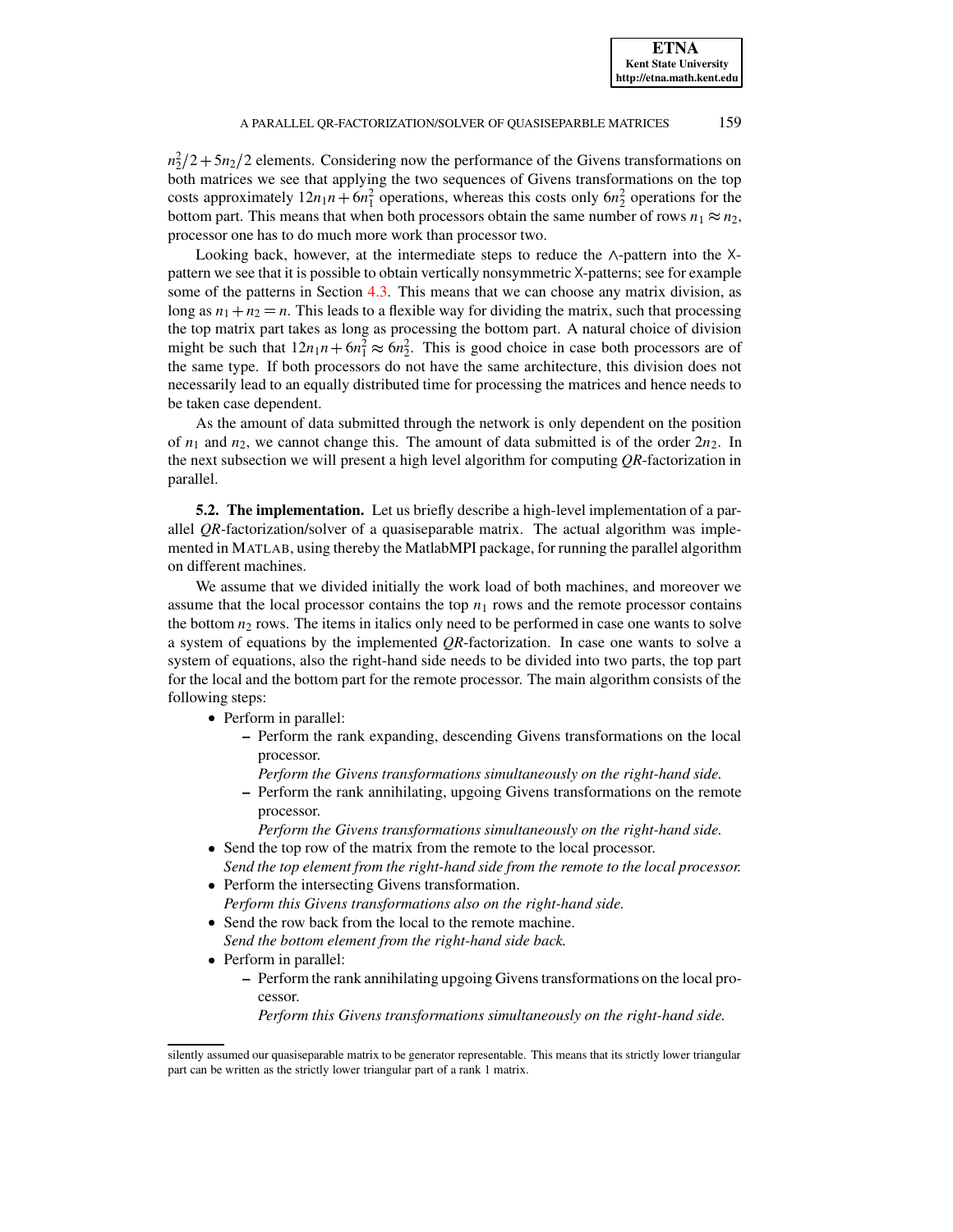- **–** Perform the rank expanding descending Givens transformations on the remote processor.
	- *Perform this Givens transformations simultaneously on the right-hand side.*
- One has now computed the top part of the *R* factor on the local and the bottom part of the *R* factor on the remote processor.
- <sup>6</sup> *Solve the bottom part of the system of equations on the remote processor*
- <sup>6</sup> *Transmit this solution to the local machine.*
- <sup>6</sup> *Solve the top part of the remaining upper triangular system on the local machine.*
- <sup>6</sup> *The solution is now available at the local machine.*

So one can clearly see that only the computation of the *QR*-factorization can be done in parallel. Solving the system of equations via backward substitution needs to be done first at the remote processor, and then this result needs to be sent to the local processor for computing the complete solution.

The backward substitution step is of the order  $O(n^2)$ , just like computing the QR-factorization itself. Even though it is possible to parallellize the backward substitution, we do not do so, because it becomes too fine grained. To parallelize it, one has to send immediately every computed value  $x_i$  from the remote processor to the local processor, who can then already us this to compute the solution of the upper part, by making the appropriate subtraction. Being able to halve the complexity of computing the *QR*-factorization has an important impact on the complexity of the global solver, as the computation of the *QR*-factorization is the most time consuming operation, as we will see in the numerical experiments.

<span id="page-16-0"></span>**6. Higher order quasiseparable matrices.** In this section we will briefly illustrate what happens with a quasiseparable matrix of rank 2 if we want to implement the *QR*-factorization in a parallel way. The standard *QR*-factorization of a quasiseparable matrix of rank 2 is computed via the  $\land$ -pattern; see Example [4.4.](#page-12-0) Using the shift through lemma a few times, one can obtain the following pattern.

(6.1) ➊ <sup>0</sup> <sup>020</sup> <sup>0</sup> ➋ <sup>1</sup> <sup>0</sup> <sup>0</sup> 1J1 <sup>0</sup> <sup>0</sup> <sup>1</sup> ➌ <sup>1</sup> <sup>0</sup> <sup>1</sup> <sup>1</sup> <sup>0</sup> <sup>1</sup> ➍ <sup>0</sup> <sup>1</sup> <sup>0</sup> <sup>0</sup> <sup>1</sup> <sup>0</sup> ➎ <sup>0</sup> <sup>1</sup> <sup>1</sup> <sup>020</sup> <sup>1</sup> <sup>1</sup> <sup>0</sup> ➏ <sup>1</sup> 1J1 <sup>1</sup> 10 9 8 7 6 5 4 3 2 1

It is clear that this scheme can also be parallellized, using thereby two processors, one acting on the upper part, one acting on the lower part. Obviously more communication is needed w.r.t. the rank 1 quasiseparable case.

Due to the rank 2 structure the computation of the rank expanding transformations (the top Givens transformations in position 1 and 2) is not straightforward anymore. How to compute the rank expanding transformations is discussed in detail in [\[21\]](#page-23-4), but is beyond the scope of this manuscript. In the remainder of this section we only briefly indicate what will happen with the structure of the matrix.

When taking a closer look at the pattern above, one can see that applying the transformations in position 5 to 1 onto the quasiseparable matrix of rank 2, transforms this matrix into a quasiseparable matrix of rank 1. Hence the final five transformations, found in positions 6 to 10 coincide with the ones from the rank 1 quasiseparable case.

More details on how to perform the rank expanding Givens transformation, and information on different patterns can be found in  $[6, 8, 11, 21]$  $[6, 8, 11, 21]$  $[6, 8, 11, 21]$  $[6, 8, 11, 21]$  $[6, 8, 11, 21]$  $[6, 8, 11, 21]$  $[6, 8, 11, 21]$ . When designing such an algorithm for higher order structured rank matrices, one also needs the following fact. Every rank *r* matrix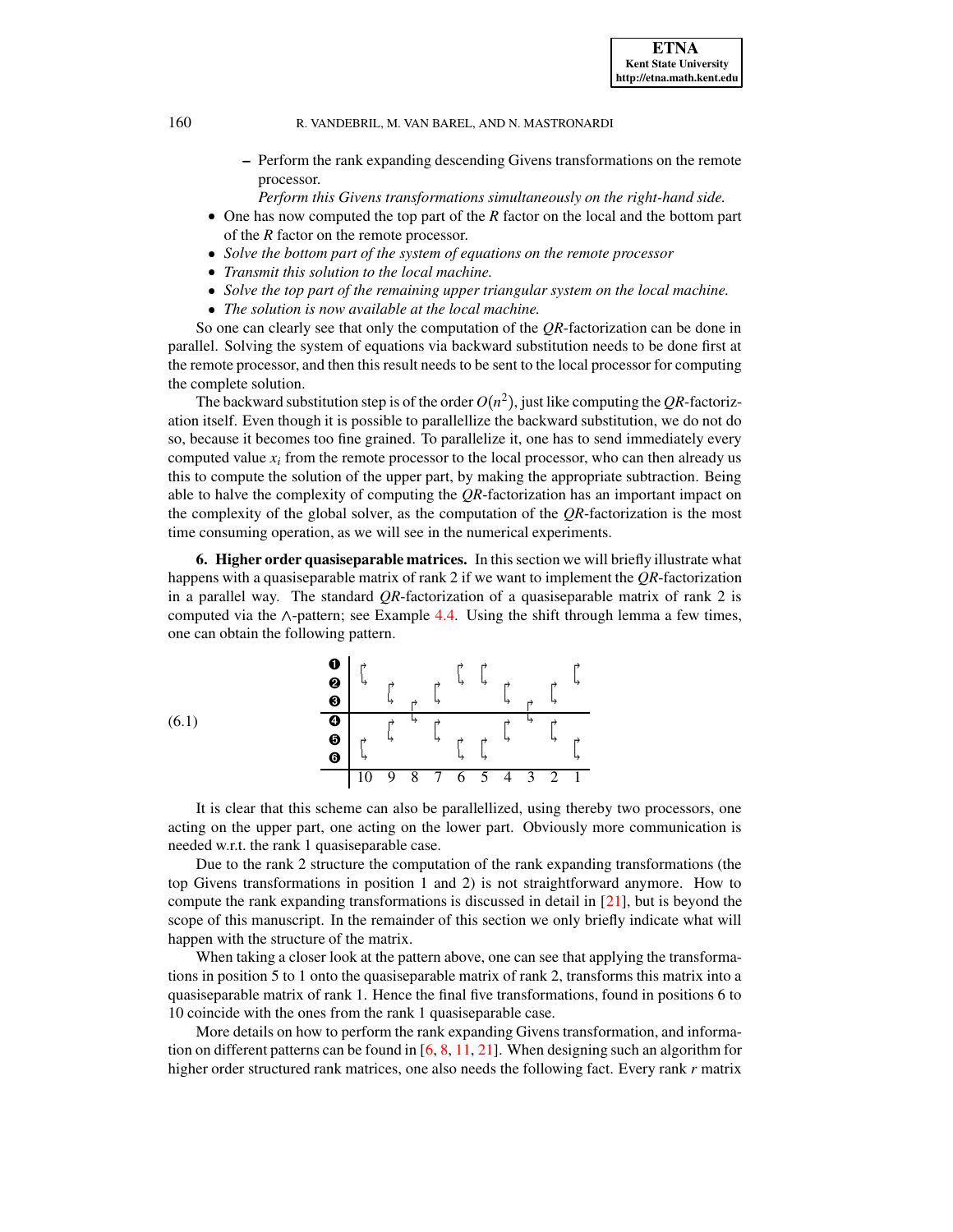can be written as the sum of *r* rank 1 matrices and similarly a matrix of semiseparability rank *r* can be written as the sum of *r* matrices of semiseparability rank 1. More information on this subject can be found, e.g., in [\[22\]](#page-23-5).

In the upcoming section numerical experiments on the quasiseparable rank 1 case will be presented.

<span id="page-17-0"></span>**7. Numerical examples.** In the next subsections some results are presented concerning the accuracy and speed of the *QR*-factorization and the solver based on this factorization for the class of quasiseparable matrices of rank 1.

**7.1. The implementation.** The parallel *QR*-factorization as presented in this manuscript can be implemented for all kinds of representations, including Givens-vector, and generator representation  $[20]$  as well as the quasiseparable representation  $[10]$ . In the remainder we will assume the matrix to be of generator representable form. (This is not the most general class, but there is no loss of generality as the results presented can be adapted in a straightforward way to the quasiseparable form.)

This means that the strictly lower triangular part of the matrix *A* is coming from the lower triangular part of the matrix  $uv^T$ , with *u* and *v* both of sizes  $n - 1$ . The right-hand side is *b*.

Assume for simplicity that both processors have their part of the data and the actual computation of the parallel *QR*-solver starts. The local processor deals with *n*1 rows, whereas the remote processor deals with *n*2 rows. The variables available for the local processor are  $u_1 = u(1:n_1-1)^3$  $u_1 = u(1:n_1-1)^3$ ,  $v_1 = v(1:n_1)$  and  $R_1 = R(1:n_1, ...)$ , the variables for the remote processor  $\alpha$  are  $u^2 = u(n! : n-1)$ ,  $v^2 = v(n! : n! - 1)$  and  $R^2 = R(n! + 1 : n, n! + 1 : n)$ . Also the righthand side is divided into  $b1 = b(1:n1)$  and  $b2 = b(n1 + 1:n)$ . A comment: The vector  $v1$ also contains the element  $v(n)$ , this is essential for performing the  $(n-1)$ th rank expanding Givens transformation.

The code presented (MATLAB-like) below only depicts the computation of the *QR*factorization. Computing the final solution cannot be done in parallel and uses simply backward substitution.

```
if (processor==local)
  ul=[R1(1,1)./v1(1);u1];
  % Perform the descending sequence of Givens transformations
  for i=1:n1-1M=[R1(i, i:n);u1(i+1)*v1(i),R1(i+1,i+1:n)];[c, s, M] = Givensexp(M, v1(i:i+1));b1(i:i+1)=[c,s;-conj(s),c]*b1(i:i+1);
    % Update the representation of the matrices R and u
    ul(i:i+1)=M(1:2,1)./v1(i);
    R1(i,i)=M(1,1);R1(i:i+1,i+1:n) = M(1:2,2:end);end
end
if (processor==remote)
  % Perform the ascending annihilating sequence of Givens
  % transformations.
  for i=n2:-1:2[c, s, r] =Givens(u2(i-1),u2(i));
```
<span id="page-17-1"></span><sup>3</sup>We use the colon notation.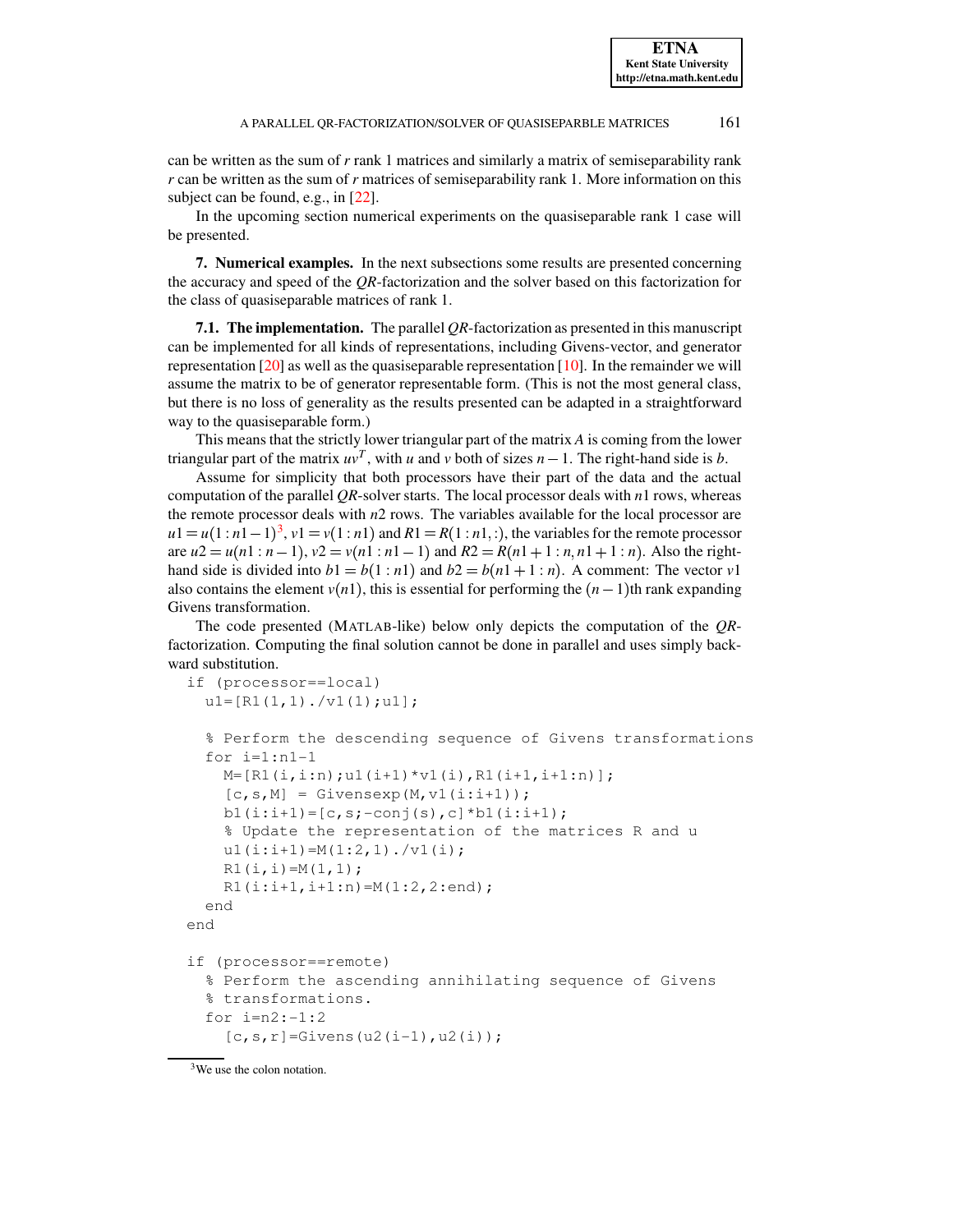```
u2(i-1)=r; G=[c,s;-conj(s),c];
   b2(i-1:i)=G*b2(i-1:i);R2(i-1:i,i-1:n2)=G* [R2(i-1,i-1:n2);u2(i)*v2(i),R2(i,i:n2)];end
  % Send the first row, r and b2(1) to the local processor
 MPI_Send(Message1,R2(1,1:n2),r,b2(1));
end
if (processor==local)
  % Now we have to receive data from processor 2
  [R2(1,1:n2),r,b2(1)]= MPI\_Recv(Messaged);% Perform annihilating transformation
  [c,s,r]=Givens(ul(n1),r);u1(n1)=r; G=[c,s;-conj(s),c];
  [R1(n1,n1+1:n);R2(1,1:n2)]=G*[R1(n1,n1+1:n);R2(1,1:n2)];[b1(n1);b2(1)]=G*[b1(n1);b2(1)];% Send information back
 MPI_Send(Message2,R2(1,1:n2),b2(1));
  % Perform the ascending rank annihilating sequence of Givens
  % transformations.
  for i=n1:-1:2[c,s,r] =Givens(u1(i-1),u1(i));
   ul(i-1)=r; G=[c,s;-conj(s),c];b1(i-1:i)=G*bl(i-1:i);R1(i-1:i,i:n)=G* [R1(i-1,i:n);u1(i)*v1(i),R1(i,i+1:n)];end
  % Assign the top left element
 R1(1,1)=u1(1)*v1(1);end
if (processor==remote)
  % Receive the changed first row back
  [R2(1,1:n2),b2(1)]=MPI_Recv(Message2);
  % Perform the descending sequence of Givens transformations.
  for i=1:n2-1[c,s,r]=Givens(R2(i,i),R2(i+1,i)); G=[c,s;-conj(s),c];b2(i:i+1)=G*b2(i:i+1);
  R2(i:i+1,i:n2)=G*R2(i:i+1,i:n2);
  end
end
```
The result of this part of the code is an upper triangular matrix *R*, whose first *n*1 rows can be found on the local processor, whereas the last *n*2 rows can be found on the remote processor. Also the vector *b* is updated, and hence one can solve the remaining system via backward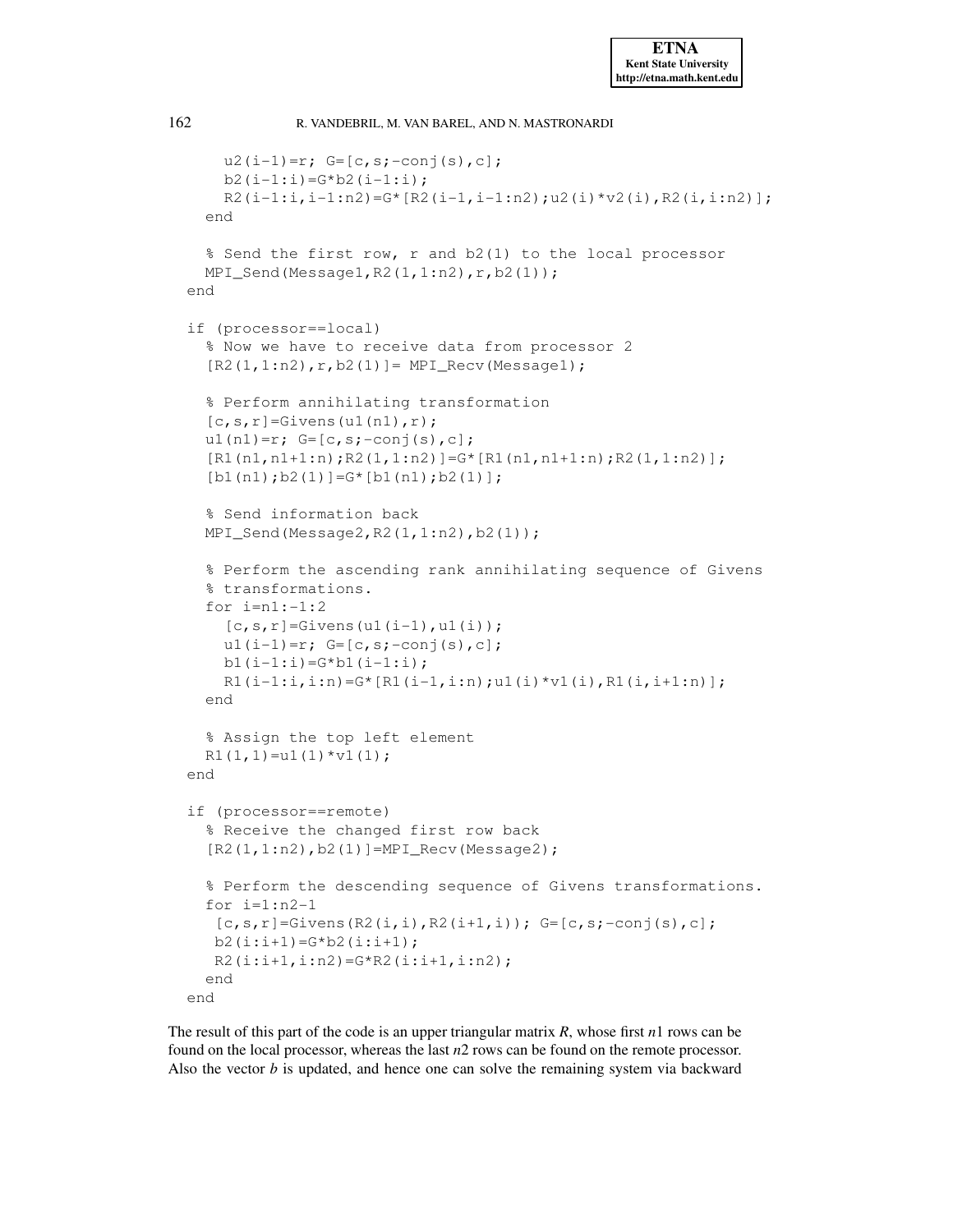**ETNA Kent State University** 

# A PARALLEL QR-FACTORIZATION/SOLVER OF QUASISEPARBLE MATRICES 163

substitution. Adjusting the above code to make the solver applicable for the quasiseparable representation as presented in [\[10\]](#page-22-5) is straightforward.

**7.2. Accuracy of the** *QR***-factorization.** Before showing the parallel timings, we will first present some results concerning the accuracy of this new  $X$ -pattern for computing the resulting *QR*-factorization. We ran examples on arbitrary random quasiseparable matrices for which the sizes range from 1000 until 9000. The case of  $n = 9000$  reached the memory limit of our machine, taking into consideration that also the original matrix had to be stored to compare the backward error. We will see in upcoming numerical examples, that we can go beyond  $n = 9000$  when computing in parallel. The vectors and the upper triangular part was generated using TRIU(RAND()).

For every problem dimension five examples were considered. The backward relative error measure considered was the following one,

$$
||A-QR||_1/||A||_1,
$$

in which the *OR* factorization was computed based on the  $X$ -pattern. In Figure [7.1](#page-19-0) (left), the line represents the average error, whereas the separate stars represent the independent errors of each experiment separately.

Figure [7.1](#page-19-0) clearly illustrates the numerical backward stability of computing the *QR*factorization. The full line in the graph depicts the average among all the experiments.



<span id="page-19-0"></span>FIGURE 7.1. *Backward error of the QR-factorization and forward error of the solver.*

**7.3. Accuracy of the solver.** Upper triangular random matrices are known to be extremely ill conditioned  $[14, 15]$  $[14, 15]$  $[14, 15]$ , as the upper triangular part of the quasiseparable matrix is random in our examples, this also has a large influence on the conditioning of the quasiseparable matrix.

To reduce the ill-conditioning of these matrices we included a kind of smoothing factor, such that the elements further away from the diagonal gradually become smaller. We used the following factor  $\alpha l p h a = \exp(-1/(n-1)log(n))$  and we adapted our random vectors *u* and *v* as follows:

```
for i=1:n-1
  u(i)=alphaˆi*u(i);
  v(i)=alpha^(-i)*v(i);
end;
```
A better way of computing less ill-conditioned upper triangular matrices is computing the *QR*-factorization of a random matrix, and using then the *R*-factor. Unfortunately this is too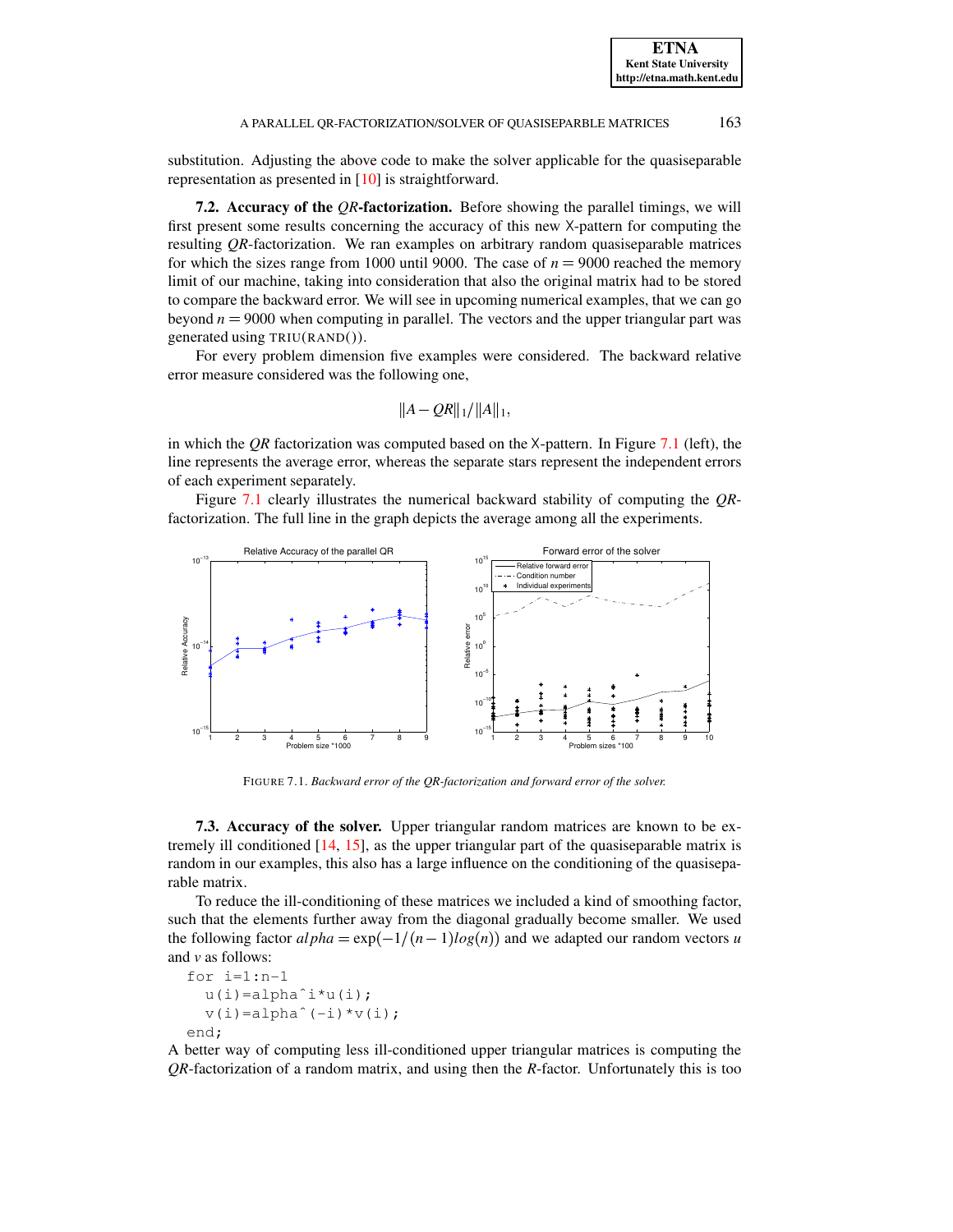time consuming for our purposes, since the generation of the quasiseparable matrix would take more time than solving the actual problem.

This procedure bounds the condition number between  $10<sup>5</sup>$  and  $10<sup>8</sup>$ . In the upcoming experiments we needed to take the condition number into consideration and we computed the forward error,

$$
\frac{\|x-\tilde{x}\|_2}{\|x\|_2},
$$

which should be bounded by the machine precision multiplied with the condition number.

Due to the computational overhead, caused by generating the test matrices and computing the condition number, the problem sizes of the problems involved are limited. Figure [7.1](#page-19-0) (right) shows the average condition number of the examples ran, the individual forward error of each experiment and an average forward error.

**7.4. Timings.** In this section, results concerning the speed, memory division between the processors and the total number of data to be transmitted are shown.

We know that the overal complexity of the solver is of the order  $O(n^2)$ . In Figure [7.2](#page-20-0) we compare the cost of computing the *QR*-factorization w.r.t. the time needed to solve the system via backward substitution. The figure clearly shows that the time needed for computing the



FIGURE 7.2. *Speed comparions between the QR-factorization and backward substitution.*

<span id="page-20-0"></span>*QR*-factorization dominates the overall computational cost. Being able to halve the time needed for computing the *QR*-factorization, will reduce the overall computing time with more than 25%.

In Figure [7.3](#page-21-4) we present timings, related to the cputime needed by one processor, in case of the standard *QR*-factorization and by two processors in case the algorithm is run in parallel. The presented global timings do not include timings related to the message passing. Because MATLAB MPI uses file I/O for communication. This creates false timings for message passing depending on the mounting type of the file system, the current read/write speed, and so on.

The timings presented here are the actual cputime needed by each of the processors for computing their part of the *QR*-factorization. In Figure [7.3](#page-21-4) three lines are shown, representing the cputime needed by 1 processor in case the *QR*-factorization is computed in the traditional way on one processor. The two other lines indicates the cputime of the processors in case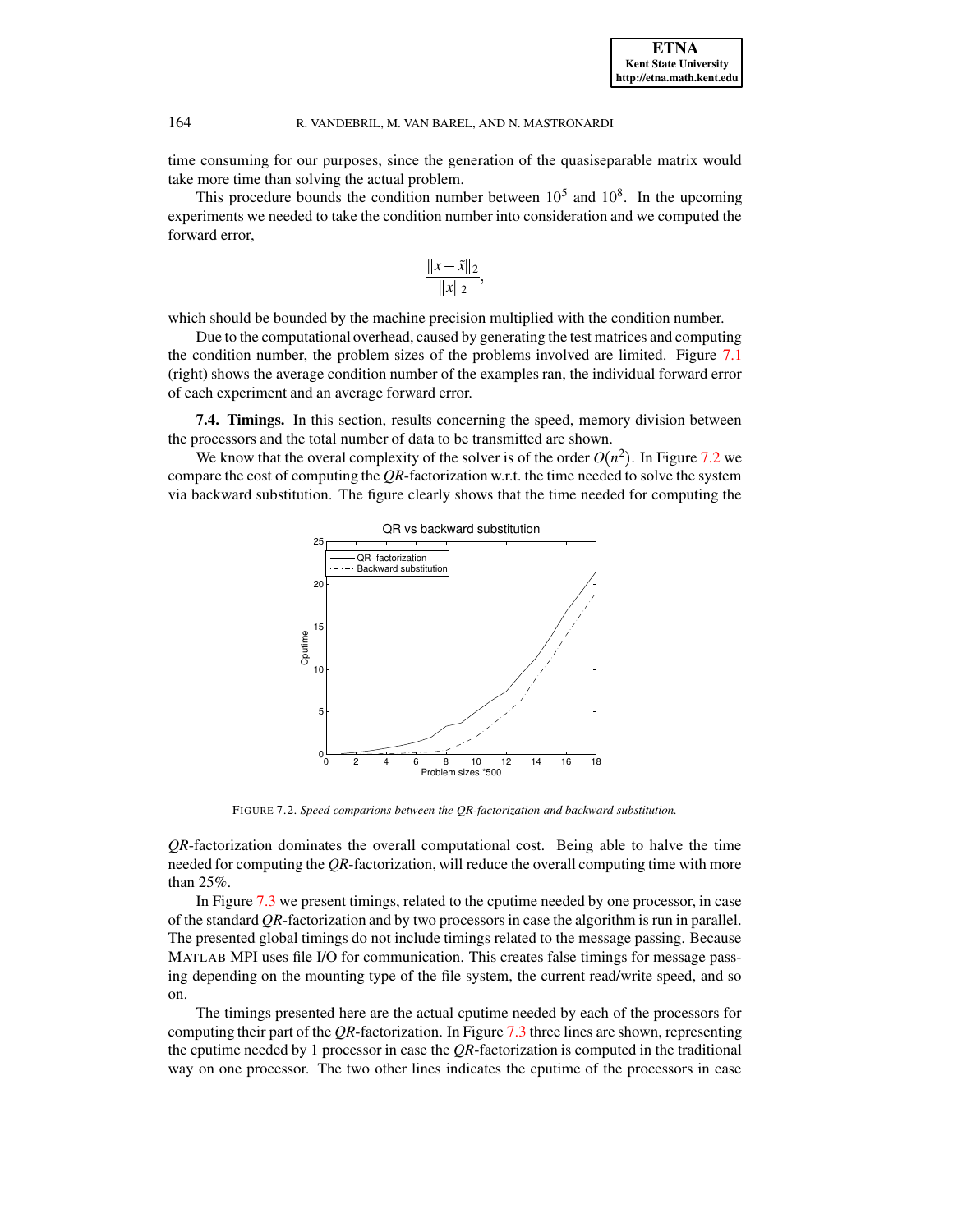| <b>ETNA</b>                  |
|------------------------------|
| <b>Kent State University</b> |
| http://etna.math.kent.edu    |

### A PARALLEL OR-FACTORIZATION/SOLVER OF QUASISEPARBLE MATRICES 165

the method is run in parallel. One can clearly see that the non-parallel version needs much more computing time. Also important to remark is that we can solve much larger systems of equations, when considering a work load division over two processors. In this left figure (Figure [7.3\)](#page-21-4) we chose a fixed work load division namely  $n_1 = n/2.9$  rounded to the closest, larger integer and  $n_2 = n - n_1$ , we can clearly see in the following graph that the workload is not equally distributed. In the right we chose  $n_1 = n/4.5$ , and see a more equally distributed workload.



<span id="page-21-4"></span>FIGURE 7.3. *Cputime comparions*  $n_1 = n/2.9$  *(left)* and  $n_1 = n/4.5$  *(right).* 

Table [7.1](#page-22-11) presents some results concerning global problem size (*n*), memory division (*Mem PI* and *Mem PII*), size of the problems  $(n_1 \text{ and } n_2)$ , and the number of double precision numbers to be transmitted (*transfer*) over the network for computing the *QR*-factorization. These numbers are related to the timings with the left figure of Figure [7.3.](#page-21-4)

**8. Concluding remarks.** In this manuscript we showed the existence of another type of Givens transformation, which creates rank 1 blocks instead of zeros. Based on the shiftthrough lemma we showed that it is possible to change the order of Givens transformations. This resulted in the change of Givens transformations from zero creating to rank expanding. Based on several elimination patterns, involving both zero creating and rank expanding transformations, we were able to develop a parallel *QR*-factorization for quasiseparable matrices. Also some indications were given on how to use these results for higher order quasiseparable matrices. Numerical experiments were presented showing the speed and accuracy of the presented method.

#### REFERENCES

- <span id="page-21-3"></span>[1] D. BINDEL, J. W. DEMMEL, W. KAHAN, AND O. MARQUES, *On computing Givens rotations reliably and efficiently*, ACM Trans. Math. Software, 28 (2002), pp. 206–238.
- <span id="page-21-2"></span>[2] D. A. BINI, F. DADDI, AND L. GEMIGNANI, *On the shifted QR iteration applied to companion matrices*, Electron. Trans. Numer. Anal., 18 (2004), pp. 137–152.

 $4/pp137-152.$ dir/pp $137-152.$ html.

- <span id="page-21-0"></span>[3] S. CHANDRASEKARAN, P. DEWILDE, M. GU, T. PALS, AND A.-J. VAN DER VEEN, *Fast stable solver for sequentially semi-separable linear systems of equations*, in High Performance Computing–HiPC 2002, 9th International Conference Bangalore, India, December 18–21, 2002 Proceedings, S. Sahni, V. K. Prasanna, and U. Shukla, eds., Lecture Notes in Comput. Sci., Vol. 2552, Springer, Berlin, 2002, pp. 545–554.
- <span id="page-21-1"></span>[4] S. CHANDRASEKARAN AND M. GU, *Fast and stable algorithms for banded plus semiseparable systems of linear equations*, SIAM J. Matrix Anal. Appl., 25 (2003), pp. 373–384.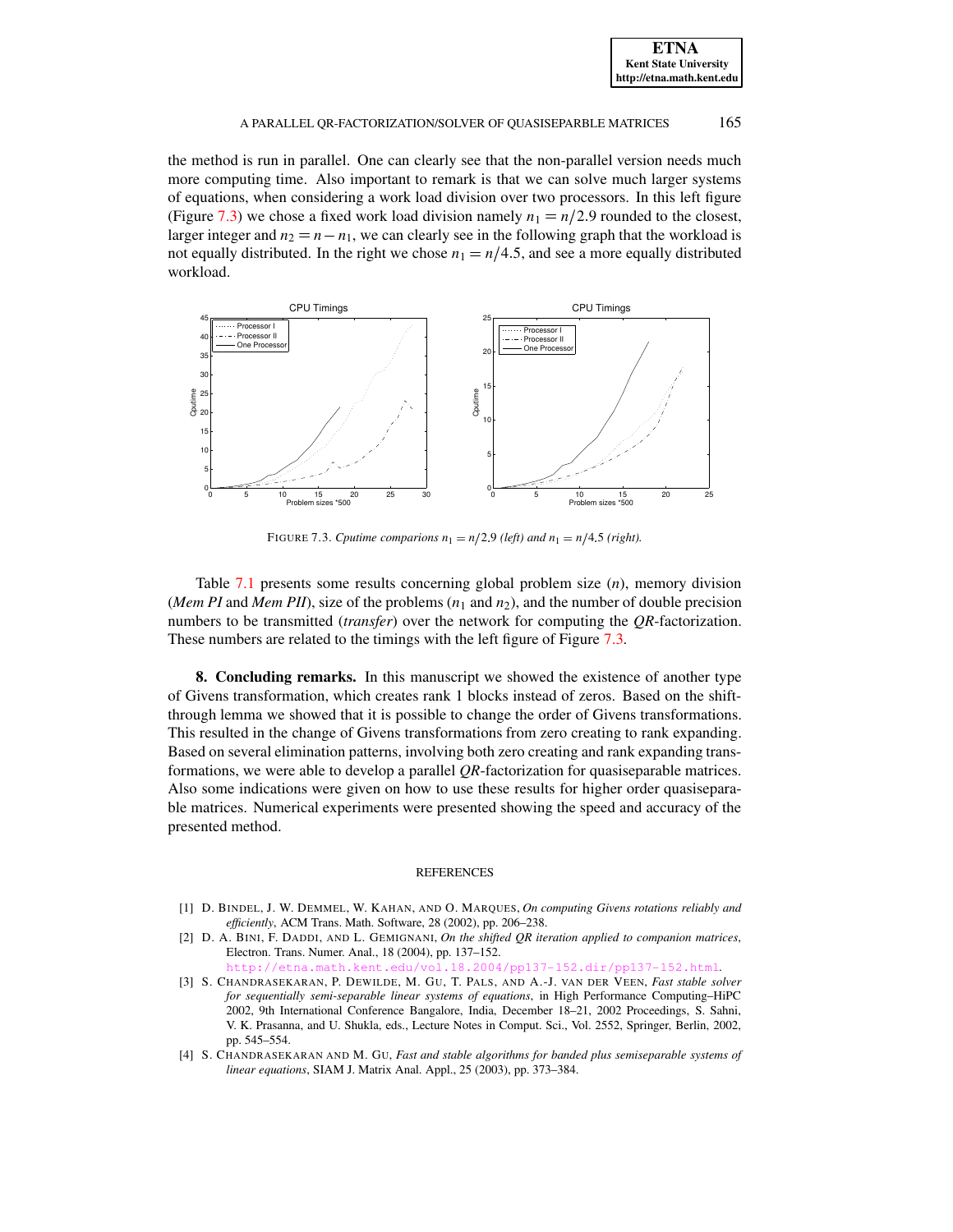

TABLE 7.1

<span id="page-22-11"></span>This table shows that the total amount of data to be transmitted is small with respect to the total amount of data *stored in the memory of both systems.*

| $\boldsymbol{n}$ | $n_1$ | n <sub>2</sub> | Mem PI   | Mem PII  | Transfer |
|------------------|-------|----------------|----------|----------|----------|
| $\overline{5}00$ | 173   | 327            | 71967    | 54282    | 656      |
| 1000             | 345   | 655            | 286349   | 216150   | 1312     |
| 1500             | 518   | 982            | 644132   | 484617   | 1966     |
| 2000             | 690   | 1310           | 1143674  | 861325   | 2622     |
| 2500             | 863   | 1637           | 1787272  | 1343977  | 3276     |
| 3000             | 1035  | 1965           | 2571974  | 1935525  | 3932     |
| 3500             | 1207  | 2293           | 3499092  | 2634657  | 4588     |
| 4000             | 1380  | 2620           | 4571249  | 3438750  | 5242     |
| 4500             | 1552  | 2948           | 5783527  | 4352722  | 5898     |
| 5000             | 1725  | 3275           | 7141499  | 5371000  | 6552     |
| 5500             | 1897  | 3603           | 8638937  | 6499812  | 7208     |
| 6000             | 2069  | 3931           | 10278791 | 7736208  | 7864     |
| 6500             | 2242  | 4258           | 12065322 | 9075927  | 8518     |
| 7000             | 2414  | 4586           | 13990336 | 10527163 | 9174     |
| 7500             | 2587  | 4913           | 16062682 | 12081067 | 9828     |
| 8000             | 2759  | 5241           | 18272856 | 13747143 | 10484    |
| 8500             | 2932  | 5568           | 20631017 | 15515232 | 11138    |
| 9000             | 3104  | 5896           | 23126351 | 17396148 | 11794    |
| 9500             | 3276  | 6224           | 25764101 | 19384648 | 12450    |
| 10000            | 3449  | 6551           | 28550821 | 21474178 | 13104    |
| 10500            | 3621  | 6879           | 31473731 | 23677518 | 13760    |
| 11000            | 3794  | 7206           | 34546266 | 25981233 | 14414    |
| 11500            | 3966  | 7534           | 37754336 | 28399413 | 15070    |
| 12000            | 4138  | 7862           | 41104822 | 30925177 | 15726    |
| 12500            | 4311  | 8189           | 44605916 | 33550333 | 16380    |
| 13000            | 4483  | 8517           | 48241562 | 36290937 | 17036    |
| 13500            | 4656  | 8844           | 52028471 | 39130278 | 17690    |
| 14000            | 4828  | 9172           | 55949277 | 42085722 | 18346    |

- <span id="page-22-2"></span>[5] S. DELVAUX AND M. VAN BAREL, *The explicit QR-algorithm for rank structured matrices*, Tech. Rep. TW459, Department of Computer Science, Katholieke Universiteit Leuven, Celestijnenlaan 200A, 3000 Leuven (Heverlee), Belgium, May 2006.
- <span id="page-22-4"></span><span id="page-22-0"></span>[6] , *A QR-based solver for rank structured matrices*, SIAM J. Matrix Anal. Appl., 30 (2008), pp. 464–490.
- [7] , *Eigenvalue computation for unitary rank structured matrices*, J. Comput. Appl. Math. 213 (2008), pp. 268–287.
- <span id="page-22-8"></span>[8] P. DEWILDE AND A.-J. VAN DER VEEN, *Time-Varying Systems and Computations*, Kluwer Academic Publishers, Boston, June 1998.
- <span id="page-22-6"></span>[9] , *Inner-outer factorization and the inversion of locally finite systems of equations*, Linear Algebra Appl., 313 (2000), pp. 53–100.
- <span id="page-22-5"></span>[10] Y. EIDELMAN AND I. C. GOHBERG, *On a new class of structured matrices*, Integral Equations Operator Theory, 34 (1999), pp. 293–324.
- <span id="page-22-1"></span>[11] , *A modification of the Dewilde-van der Veen method for inversion of finite structured matrices*, Linear Algebra Appl., 343-344 (2002), pp. 419–450.
- <span id="page-22-3"></span>[12] Y. EIDELMAN, I. C. GOHBERG, AND V. OLSHEVSKY, *The QR iteration method for Hermitian quasiseparable matrices of an arbitrary order*, Linear Algebra Appl., 404 (2005), pp. 305–324.
- <span id="page-22-7"></span>[13] G. H. GOLUB AND C. F. VAN LOAN, *Matrix Computations*, Third ed., The Johns Hopkins University Press, Baltimore, MD, 1996.
- <span id="page-22-10"></span><span id="page-22-9"></span>[14] L. N. TREFETHEN AND D. BAU, *Numerical Linear Algebra*, SIAM, Philadelphia, PA, 1997.
- [15] L. N. TREFETHEN AND M. EMBREE, *Spectra and Pseudospectra: The Behaviour of Nonnormal Matrices*